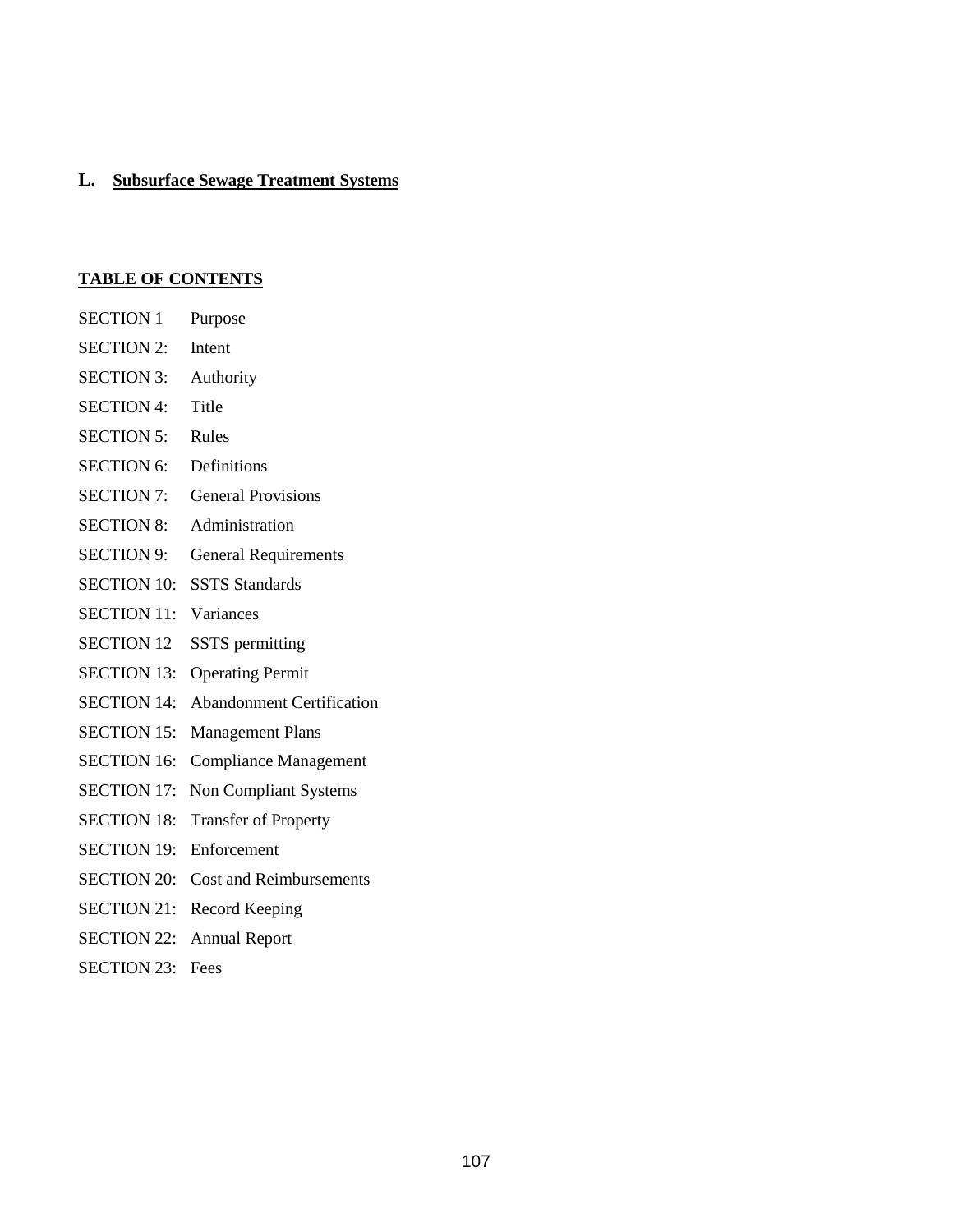#### **SECTION 1: Purpose**

The purpose of Section 12, subdivision L, of the Watonwan County Ordinance is to establish minimum requirements for regulation of Subsurface Sewage Treatment Systems (SSTS) for the treatment and dispersal of sewage within the applicable jurisdiction of the County to protect public health and safety, groundwater quality, and prevent or eliminate the development of public nuisances. It is intended to serve the best interests of the County's citizens by protecting its health, safety, general welfare, and natural resources.

#### **SECTION 2: Intent**

It is intended by the County Board that Section 12, subdivision L, of the Watonwan County Ordinance will promote the following:

- 1. The protection of lakes, rivers and streams, wetlands, and groundwater in Watonwan County essential to the promotion of public health, safety, welfare, socioeconomic growth and development of the County.
- 2. The regulation of proper SSTS construction, reconstruction, repair and maintenance to prevent the entry and migration of contaminants, thereby protecting surface and groundwater quality.
- 3. The establishment of minimum standards for SSTS placement, design, construction, reconstruction, repair and maintenance to prevent contamination and, if contamination is discovered, the identification and control of its consequences and the abatement of its source and migration.
- 4. The appropriate utilization of privy vaults and other non-water carried sewage collection and storage facilities.
- 5. The provision of technical assistance and education, plan review, inspections, SSTS surveys and complaint investigations to prevent and control water-borne diseases, lake degradation, groundwater related hazards, and public nuisance conditions.

#### **SECTION 3: Authority**

Section 12, subdivision L, of the Watonwan County Ordinance is adopted pursuant to MN Statutes, Chapter 115, Section 115.55; MN Statutes Chapter 145A, Sections 145A.01 through 145A.08; MN Statutes Chapter 375, Section 375.51; or successor MN Statutes, and MN Rules, Chapter 7080, Chapter 7081, Chapter 7082 and Chapter 7083 or successor Rules.

#### **SECTION 4: Title**

Section 12, subdivision L, shall be known and may be cited and referred to as the "Watonwan County Subsurface Sewage Treatment Systems" or "SSTS" Ordinance.

#### **SECTION 5: Rules**

1. Minimum standards for and regulation of individual sewage treatment systems (ISTS) and mid-sized Subsurface Sewage Treatment Systems (MSTS) (collectively referred to as SSTS) in unsewered incorporated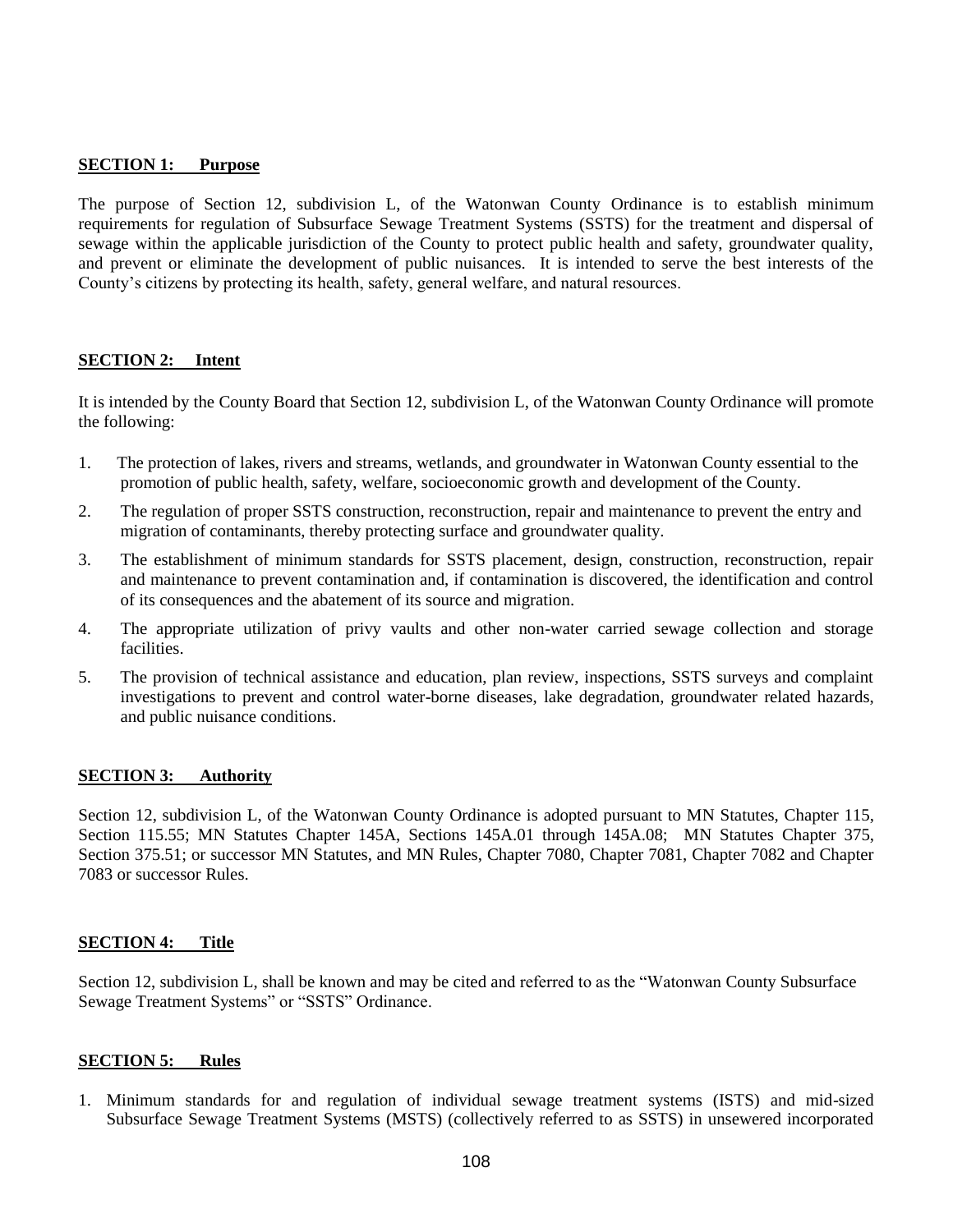and unsewered unincorporated areas of Watonwan County incorporating by reference minimum standards established by MN Statutes and Administrative Rules of the Minnesota Pollution Control Agency,

- 2. Requirements for issuing permits for installation, alteration, repair or expansion of SSTS,
- 3. Requirements for all SSTS permitted under the revised MN Rules, Chapters 7080, 7081, 7082 and 7083 to be operated under an approved management plan,
- 4. Standards for upgrade, repair, replacement, or abandonment of SSTS,
- 5. Penalties for failure to comply with these provisions,
- 6. Provisions for enforcement of these requirements, and
- 7. Standards which promote the health, safety and welfare of the public as reflected in MN Statutes Chapter 115, Sections 115.55, 145A.05, 375.51, 394.21-394.37, and 471.82; and the Watonwan County Zoning Ordinance.
- 8. Statutes and Rules referenced in this Ordinance can be accessed to read or download at this website: https://www.revisor.mn.gov/pubs/

#### **SECTION 6: Definitions**

The following words and phrases shall have the meanings ascribed to them in this Subdivision. If not specifically defined in this Subdivision terms used in this Ordinance shall have the same meaning as provided in the standards adopted by reference. Words or phrases that are not defined here or in the standards adopted by reference shall have common usage meaning. For purposes of this Ordinance, the words "must" and "shall" are mandatory and the words "may" and "should" are permissive.

**Agency:** Minnesota Pollution Control Agency.

**As-Builts:** Drawings and documentation specifying final in-place location, elevation, size and type of all system components.

**At-grade system**: a pressurized soil treatment and dispersal system where sewage tank effluent is dosed to an absorption bed that is constructed directly on original soil at the ground surface and covered by loamy soil materials.

**Authorized Representative:** Watonwan County Zoning Administrator or other qualified County Staff.

**Bedrock:** geological layers, of which greater than 50 percent by volume consist of un-weathered in-place consolidated rock or rock fragments. Bedrock also means weathered in-place rock which cannot be hand augered or penetrated with a knife blade in a soil pit.

**Bedroom:** for the sole purpose of estimating design flows from dwellings, an area or room that is designed or used for sleeping; OR

A room or area of a dwelling that has a minimum floor area of 70 square feet with access gained from the living area or living area hallway. Architectural features that affect the use as a bedroom under this item may be considered in making the bedroom determination.

**Board of Adjustment:** A board established by county ordinance with the authority to order the issuance of variances, hear and decide appeals from a member of the affected public and review any order, requirement, decision, or determination made by any administrative official charged with enforcing any ordinance adopted pursuant to the provision of MN Statutes, sections 394.21 to 394.37, order the issuance of permits for buildings in areas designated for future public use on an official map and perform such other duties as required by the official controls.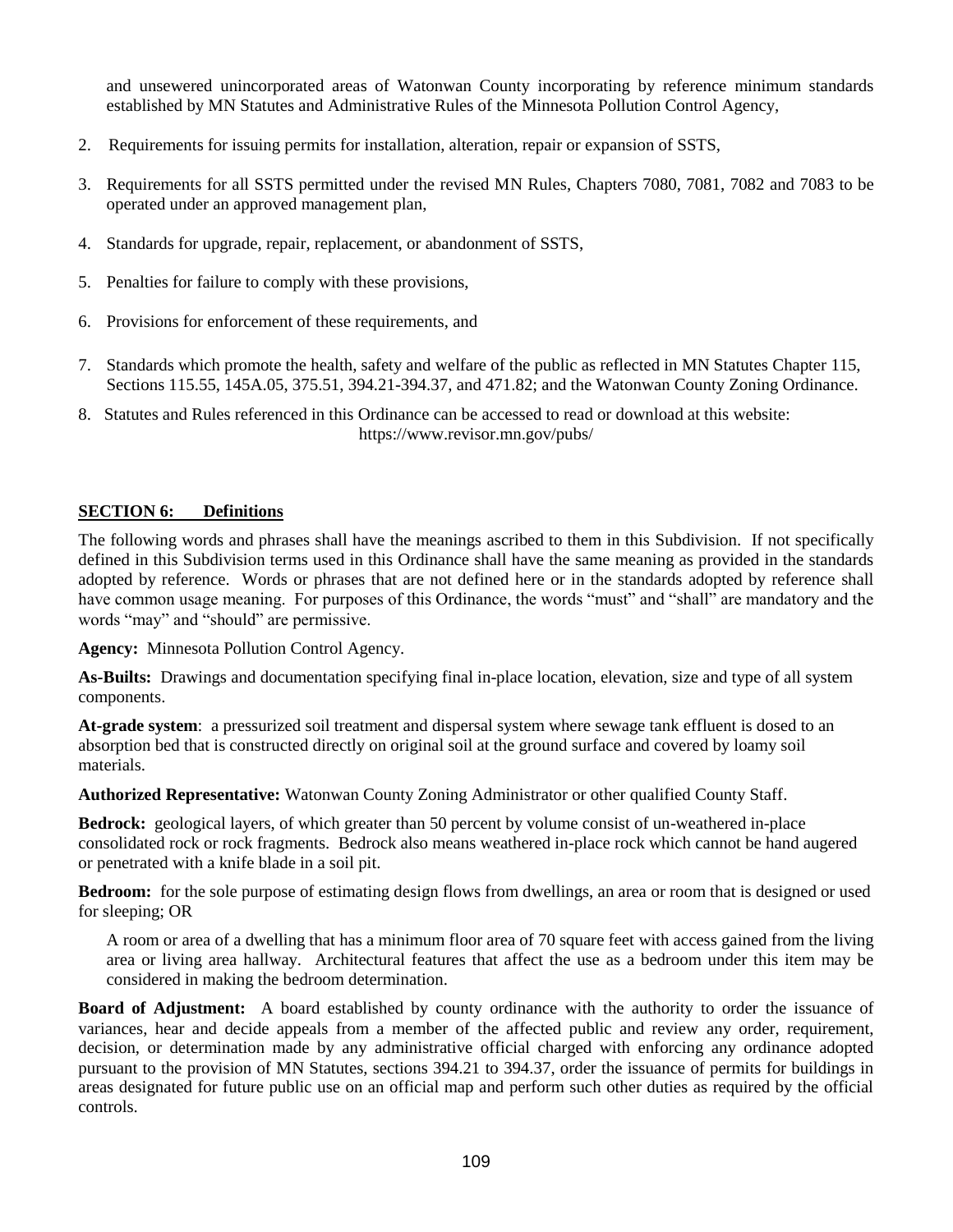**Building:** Any structure used or intended for supporting or sheltering any use or occupancy.

**Certificate of Compliance:** A document, written after a compliance inspection, certifying that a system is in compliance with applicable requirements at the time of the inspection.

**Certified Statement:** A statement signed by a certified individual, apprentice, or qualified employee under MN Rules Chapter 7083 certifying that the licensed business or qualified employee completed work in accordance with applicable requirements.

**Cesspool:** An underground pit, receptacle, or seepage tank that receives sewage directly from a point of discharge and leaches sewage into the surrounding soil, bedrock, or other soil materials. Cesspools include sewage tanks that were designed to be watertight, but subsequently leak below the designed operating depth.

**Chapter 7080:** MN Rules and Minnesota Pollution Control Agency Design Standards for Individual Subsurface Sewage Treatment Systems.

**Chapter 7081:** MN Rules and Minnesota Pollution Control Agency Design Midsized Subsurface Sewage Treatment Systems.

**Chapter 7082:** MN Rules and Minnesota Pollution Control Agency Requirements for Local ISTS Programs.

**Chapter 7083:** SSTS licensing and certification program, product registration program, and advisory committee.

**Class V Injection Well:** A shallow well used to place a variety of fluids directly below the land surface. This includes SSTS that are designed to receive sewage or non-sewage from a two-family dwelling or greater or receive sewage or non-sewage from another establishment that serves more than 20 persons per day. The US Environmental Protection Agency and delegated state groundwater programs permit these wells to inject wastes below the ground surface provided they meet certain requirements and do not endanger underground sources of drinking water. Class V motor vehicle waste disposal wells and large-capacity cesspools are specifically prohibited (see 40 CFR Parts 144 & 146).

**Cluster System:** An SSTS under some form of common ownership that collects wastewater from two or more dwellings or buildings and conveys it to a treatment and dispersal system located on an acceptable site near the dwellings or buildings.

**Compliance Inspection:** An evaluation, investigation, inspection, or other such process for the purpose of issuing a Certificate of Compliance or Notice of Non-compliance.

**County:** Watonwan County, Minnesota.

**County Board:** Watonwan County Board of Commissioners.

**Deleterious Material:** Any harmful or injurious substance.

**Department:** Watonwan County Land Management Office.

**Design Flow:** The daily volume of wastewater for which an SSTS is designed to treat and discharge.

**Dwelling:** Any building with provision for living, sanitary, and sleeping facilities.

**EPA:** United States Environmental Protection Agency.

**Failure to Protect Groundwater:** At a minimum, an SSTS that does not protect groundwater is considered to be a seepage pit, cesspool, drywell, leaching pit, or other pit; an SSTS with less than the required vertical separation distance, described in MN Rules Chapter 7080, Part 7080.1500 Subp. 4 D and E; and a system not abandoned in accordance with part 7080.2500. The determination of the threat to groundwater for other conditions must be made by a Qualified Employee or an individual licensed pursuant to Subdivision 15 of this Ordinance.

**Graywater:** Wastewater/sewage that does not contain toilet wastes.

**Graywater System:** A system that receives, treats, and disperses only graywater or other similar system as designated by the commissioner.

**Hazardous waste:** Any substance that, when discarded, meets the definition of hazardous waste in MN Statues Chapter 116, Section 116.06, subdivision 11.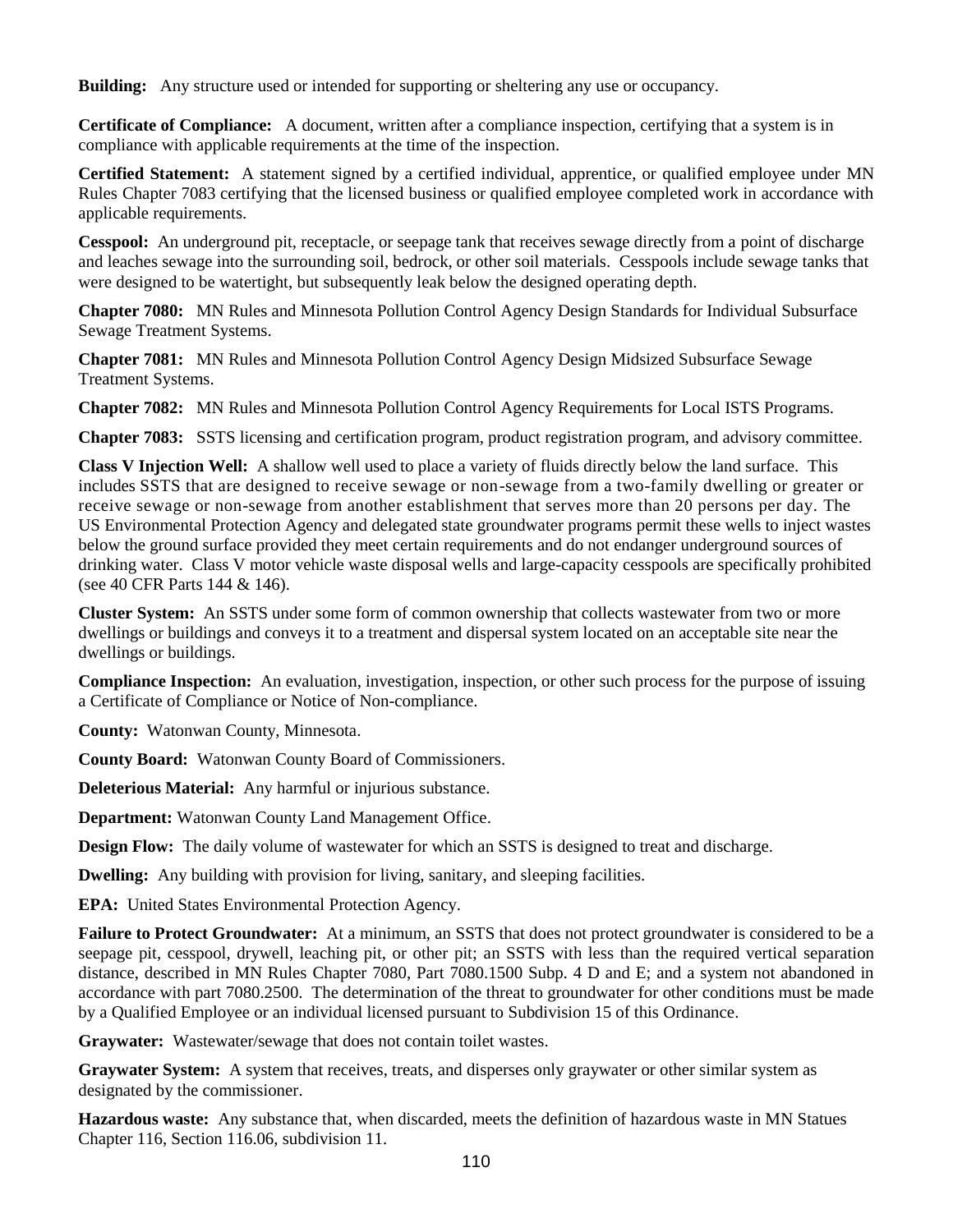**Holding tank:** A tank for storage of sewage until it can be transported to a point of treatment and dispersal. Holding tanks are considered a septic system tank under MN Statutes Chapter 115, Section 115.55.

**Imminent Threat to Public Health and Safety:** At a minimum an SSTS with a discharge of sewage or sewage effluent to the ground surface, drainage systems, ditches, or storm water drains or directly to surface water; SSTS that cause a reoccurring sewage backup into a dwelling or other establishment; SSTS with electrical hazards; or sewage tanks with unsecured, damaged, or weak maintenance access covers. The determination of protectiveness for other conditions must be made by a Qualified Employee or a SSTS inspection business licensed pursuant to Subdivision 5 of this Ordinance.

**ISTS:** An individual sewage treatment system having a design flow of no more than 5,000 gallons per day.

**Industrial Waste:** Sewage containing waste from activities other than sanitary waste from industrial activities including, but not limited to, the following uses defined under the Standard Industrial Classification (SIC) Codes established by the U.S. Office of Management and Budget.

| SIC CODE(S) | <b>INDUSTRY CATEGORY</b>                                                                                          |
|-------------|-------------------------------------------------------------------------------------------------------------------|
| 753-7549    | <b>Automotive Repairs and Services</b>                                                                            |
| 7231,7241   | <b>Beauty Shops, Barber Shops</b>                                                                                 |
| 7211-7219   | Laundry Cleaning and Garment Services                                                                             |
| 4011-4581   | Transportation (Maintenance only)                                                                                 |
| 8062-8069   | Hospitals                                                                                                         |
| 2000-3999   | Manufacturing                                                                                                     |
| 2000-2099   | <b>Food Products</b>                                                                                              |
| 2100-2199   | <b>Tobacco Products</b>                                                                                           |
| 2400-2499   | Lumber and Wood Products, except Furniture                                                                        |
| 2500-2599   | <b>Furniture and Fixtures</b>                                                                                     |
| 2600-2699   | Paper and Allied Products                                                                                         |
| 2700-2799   | Printing, Publishing, and Allied Industries                                                                       |
| 2800-2899   | <b>Chemicals and Allied Products</b>                                                                              |
| 2900-2999   | Petroleum Refining and Related Industries                                                                         |
| 3000-3099   | <b>Rubber and Miscellaneous Plastics</b>                                                                          |
| 3100-3199   | Leather Tanning and Finishing                                                                                     |
| 3000-3099   | <b>Rubber and Miscellaneous Plastics</b>                                                                          |
| 3100-3199   | Leather Tanning and Finishing                                                                                     |
| 3200-3299   | Stone, Clay, Glass, and Concrete Products                                                                         |
| 3300-3399   | <b>Primary Metal Industries</b>                                                                                   |
| 3400-3499   | Fabricated Metal Products (except Machinery, and Transportation Equipment                                         |
| 3500-3599   | Industrial and Commercial Machinery and Computer Equipment                                                        |
| 3700-3799   | <b>Transportation Equipment</b>                                                                                   |
| 3800-3899   | Measuring, Analyzing, and Controlling Instruments; Photographic, Medical<br>and Optical Goods; Watches and Clocks |
| 3900-3999   | Miscellaneous Manufacturing Industries                                                                            |
|             |                                                                                                                   |

**LSTS:** A "large subsurface sewage treatment system" under single ownership that receives sewage from dwellings or other establishments having a design flow of 10,000 gallons per day or greater.

**Malfunction:** The partial or complete loss of function of an SSTS component, which requires a corrective action to restore its intended function.

**Management Plan:** A plan that requires the periodic examination, adjustment, testing, and other operational requirements to meet system performance expectations, including a planned course of action in the event a system does not meet performance expectations.

**Minor Repair:** The repair or replacement of an existing damaged or faulty component/part of an SSTS that will return the SSTS to its operable condition. The repair shall not alter the original area, dimensions, design, specifications or concept of the SSTS.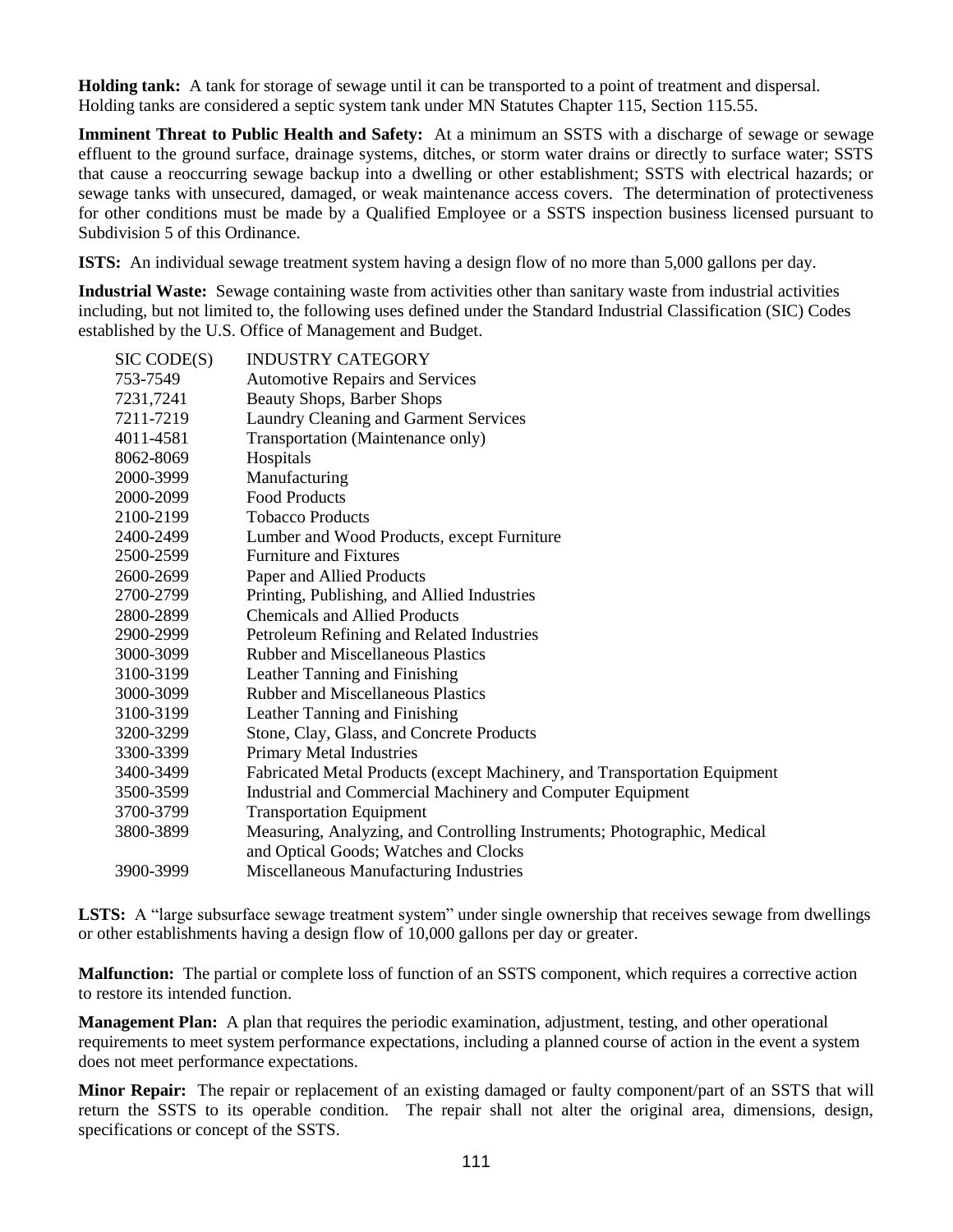**Mound System:** A soil treatment and dispersal system designed and installed such that all of the infiltrative surface is installed above grade, using clean sand between the bottom of the infiltrative surface and the original ground elevation, utilizing pressure distribution and capped with suitable soil material to stabilize the surface and encourage vegetative growth.

**MSTS:** A "midsized subsurface sewage treatment system" under single ownership that receives sewage from dwellings or other establishments having a design flow of more than 5,000 gallons per day to a maximum of 10,000 gallons per day.

**Notice of Noncompliance:** A document written and signed by a certified inspector after a compliance inspection that gives notice that an ISTS is not in compliance as specified under MN Rules Chapter 7080, Part 7080.1500.

**MPCA:** Minnesota Pollution Control Agency.

**Original Soil:** Naturally occurring soil that has not been cut, filled, moved, smeared, compacted, altered, or manipulated to the degree that the loading rate must be reduced from that associated with natural soil conditions.

**Periodically Saturated Soil:** The highest elevation in the soil that is in a reduced chemical state due to soil pores filled or nearly filled with water causing anaerobic conditions. Periodically saturated soil is determined by the presence of redoximorphic features in conjunction with other established indicators as specified in part MN Rules Chapter 7080, Part 7080.1720, subpart 5, items E and F, or determined by other scientifically established technical methods or empirical field measurements acceptable to the permitting authority in consultation with the commissioner.

**Privy:** An aboveground structure with an underground cavity meeting the requirements of MN Rules Chapter 7080, Part 7080.2280 that is used for the storage or treatment and dispersal of toilet wastes, excluding water for flushing and graywater. A privy also means a non-dwelling structure containing a toilet waste treatment devise.

**Property Transfer:** The act of a party by which the title to property is conveyed from one party or entity to another. The sale and every other method, direct or indirect, of disposing or parting with property, or with an interest therein, or with the possession thereof, absolutely or conditionally, voluntarily or individually, by or without judicial proceedings, as a conveyance, sale, mortgage, gift, or otherwise.

**Pump Tank:** A tank or separate compartment following the sewage tank that serves as a reservoir for a pump. A separate tank used as a pump tank is considered a septic system tank under MN Statues Chapter 115, Section 115.55.

**Redoximorphic Features:** A color pattern in soil, formed by oxidation and reduction of iron or manganese in saturated soil coupled with their removal, translocation, or accrual, which results in the loss (depletion) or gain (concentration) of mineral compounds compared to the matrix color;

OR: A soil matrix color controlled by the presence of ferrous iron, Redoximorphic features are described in MN Rules Chapter 7080, Part 7080.1720, subpart 5, item F.

**Qualified Employee:** An employee of the state or a local unit of government, who performs site evaluations or designs, installs, maintains, pumps, or inspects SSTS as part of the individual's employment duties and is certified by the MPCA, verifying specialty area endorsements applicable to the work being conducted.

**Record Drawings:** A set of drawings which to the fullest extent possible document the final in-place location, size, and type of all SSTS components including the results of any materials testing performed and a description of conditions during construction of the system.

**Replacement:** The removal or discontinued use of any major portion of an ISTS and reinstallation of that portion of the system, such as reinstallation of a new sewage tank, holding tank, dosing chamber, privy, or soil dispersal system.

**Septage:** Solids and liquids removed from an SSTS, including solids and liquids from cesspools, seepage pits, other pits, or similar systems or devices that receive sewage. Septage also includes solids and liquids that are removed from portable, incinerating, composting, holding, or other toilets. Waste from Type III marine sanitation devices, as defined in Code of Federal Regulations, Title 33, Section 159.3, and material that has come into contact with untreated sewage within the past 12 months is also considered septage.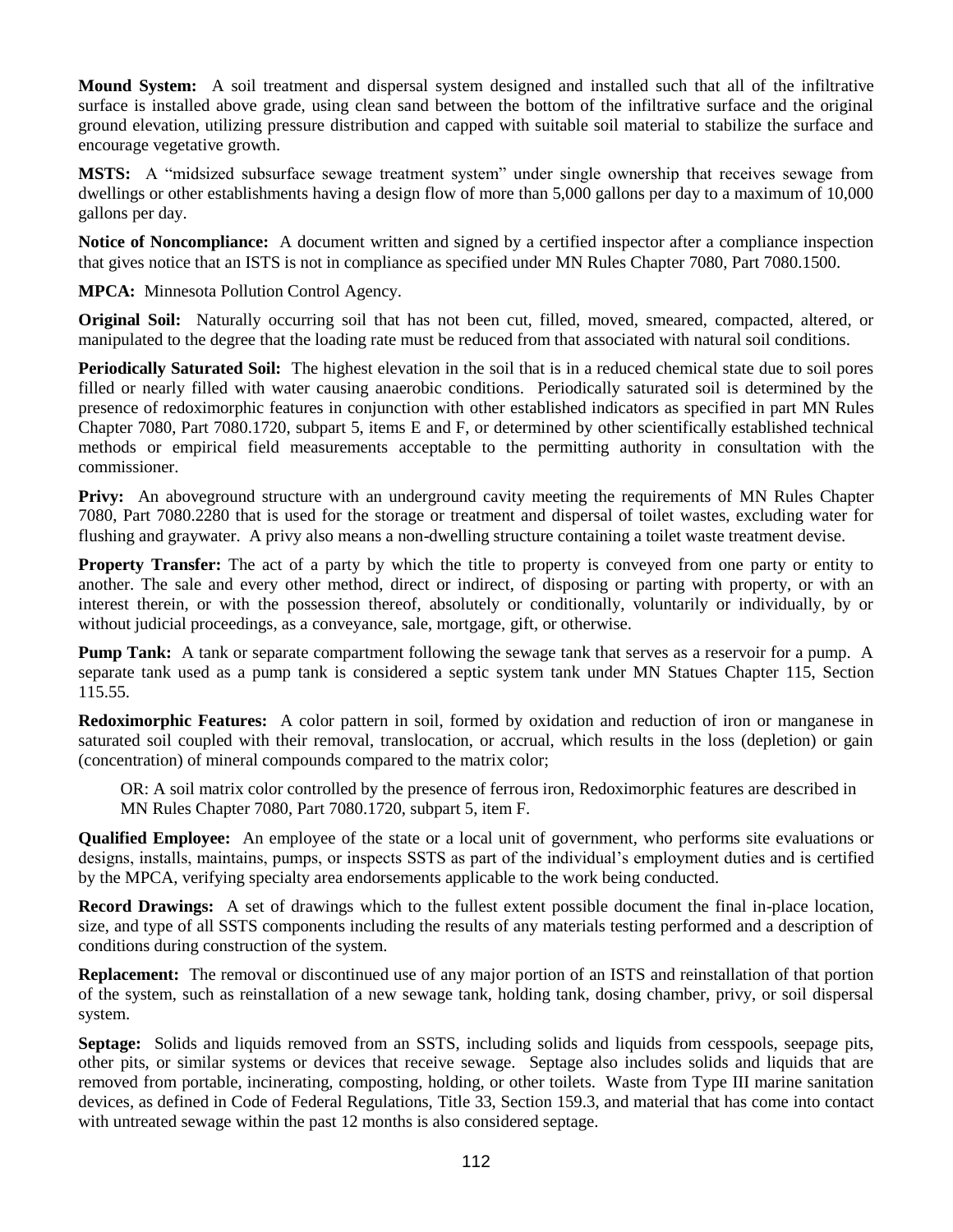**Septic Tank:** Any watertight, covered receptacle that is designed and constructed to receive the discharge of sewage from a building sewer or preceding tank, stores liquids for a detention period that provides separation of solids from liquid and digestion of organic matter, and allows the effluent to discharge to a succeeding tank, treatment device, or soil dispersal system.

**Sewage:** Waste from toilets, bathing, laundry, or culinary activities or operations or floor drains associated with these sources, including household cleaners and other constituents in amounts normally used for domestic purposes.

**Shop:** Any building more than 1000 square feet used for storage or repair that has a floor drain.

**SSTS:** Either an individual subsurface sewage treatment system (ISTS) as defined in subpart 45 or a midsized system as defined in MN Rules Chapter 7081, Part 7081.0020, subpart 4, as applicable.

**State:** State of Minnesota.

**Toilet Waste:** Waste commonly disposed of in toilets, including fecal matter, urine, toilet paper, and water used for flushing.

**Treatment Level:** Treatment system performance levels defined in MN Rules Chapter 7083, Part 7083.4030, Table III for testing of proprietary treatment products, which include the following:

## Table III

Level A:  $cBOD_5 < 15$  mg/L;  $TSS < 15$  mg/L; fecal coliforms  $< 1,000/100$  mL. Level A-2:  $cBOD_5 < 15$  mg/L; TSS  $< 15$  mg/L; fecal coliforms N/A. Level B:  $cBOD_5 \leq 25$  mg/L; TSS  $\leq 30$  mg/L; fecal coliforms  $\leq 10,000/100$  mL. Level B-2:  $cBOD_5 < 25$  mg/L; TSS  $<$  30 mg/L; fecal coliforms N/A. Level C:  $cBOD_5 \le 125$  mg/L; TSS  $\le 60$  mg/L; O&G  $\le 25$ mg/L; fecal coliforms N/A.

**Type I System:** An ISTS that follows a standard trench, bed, at-grade, mound, or graywater system design in accordance with MPCA rules, MN Rules, Chapter 7080, Parts 7080.2200 through 7080.2240.

**Type II System:** An ISTS with acceptable modifications or sewage containment system that may be permitted for use on a site not meeting the conditions acceptable for a standard Type I system. These include systems on lots in floodplains and privies or holding tanks in accordance with MPCA rules MN Rules Chapter 7080, Parts 7080.2250 through 7080.2290.

**Type III System:** A system designed according to the requirements with MN Rules Chapter 7080, Part 7080.2300.

**Type IV System:** An ISTS, having an approved pretreatment device that is capable of providing suitable treatment for use in accordance with MPCA rules MN Rules Chapter 7080, Part 7080.2350. The system must be designed by an Advanced Designer and inspected by an Advanced Inspector.

**Type V System:** An ISTS, which is a custom engineered design to accommodate the site taking into account pretreatment effluent quality, loading rates, loading methods, groundwater mounding, and other soil and other relevant soil, site, and wastewater characteristics such that groundwater contamination by viable fecal coliforms is prevented in accordance with MPCA rules and MN Rules Chapter 7080, Part 7080.2400. The system must be designed by an Engineer with an SSTS Advanced designer license and certification or an Advanced Designer in cooperation with an Engineer and inspected by an Advanced Inspector.

**Wellhead Protection Area:** The surface and subsurface area surrounding a well or well field that supplies a public water system, through which contaminants are likely to move toward and reach the well or well field as regulated under MN Rules Chapter 4720. For the purpose of MN Rules Chapter 4720, wellhead protection area is that area bounded by the drinking water supply management area as regulated under MN Rules Chapter 4720.

**15% Reduction Rule:** Allows for a 15% reduction in the required vertical separation to account for settling of soil, normal variation of measurements, and interpretations of the limiting layer conditions. This pertains only to systems requiring 36 inches of vertical separation.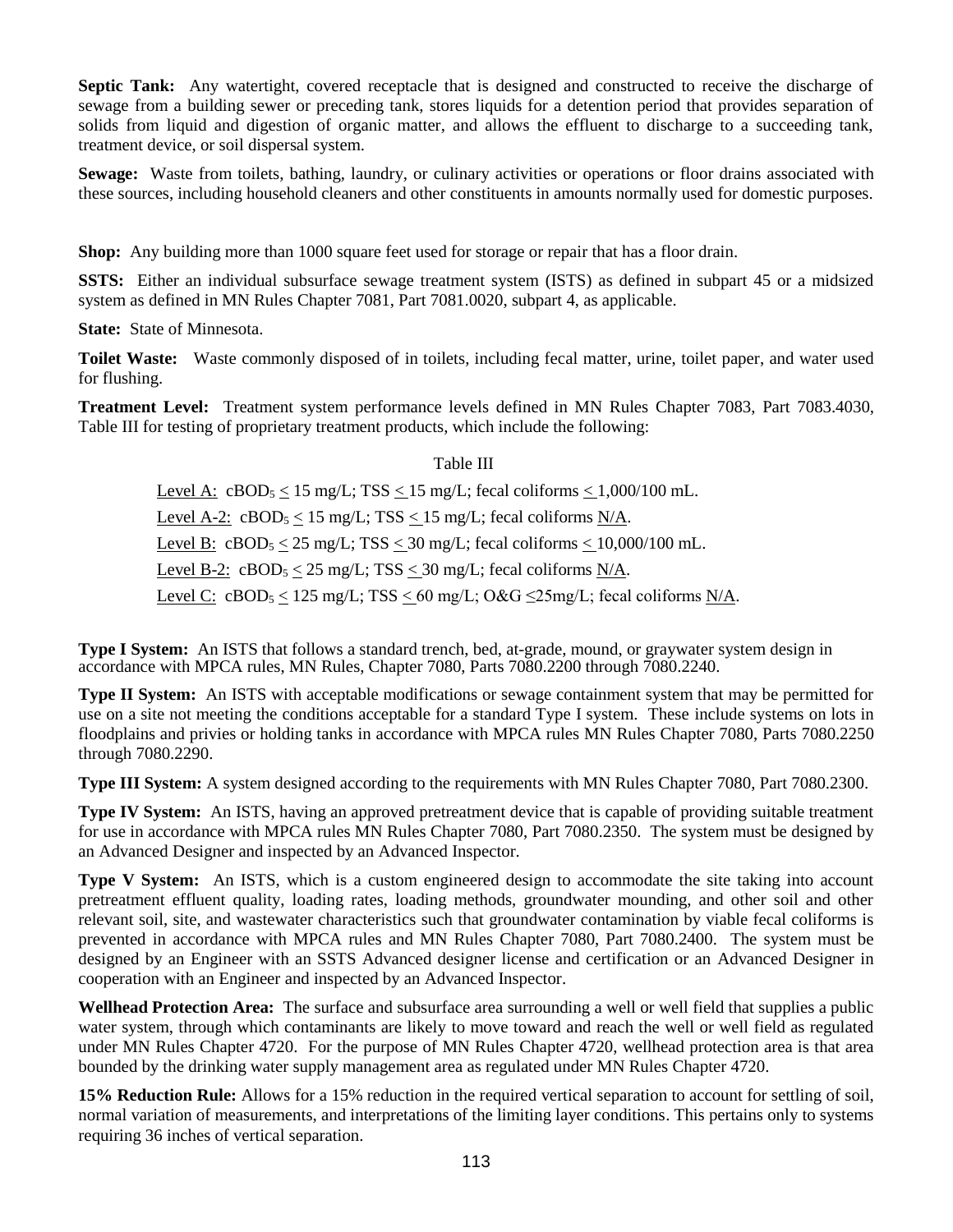## **SECTION 7: General Provisions**

- 1. **Scope**:This Ordinance regulates the siting, design, installation, alterations, operation, maintenance, monitoring, and management of all SSTS within Watonwan County's applicable jurisdiction including, but not necessarily limited to individual SSTS and cluster or community SSTS, privy vaults, and other non-water carried SSTS. All sewage generated in unsewered areas of the County shall be treated and dispersed by an approved SSTS that is sited, designed, installed, operated, and maintained in accordance with the provisions of this Ordinance or by a system that has been permitted by the MPCA.
- 2. **Jurisdiction:** The jurisdiction of this Ordinance shall include all lands of Watonwan County except for incorporated areas that administer a Subsurface Sewage Treatment System (SSTS) program by Ordinance within their incorporated jurisdiction, which is at least as strict as this Ordinance and has been approved by the County. The Watonwan County Land Management Office shall keep a current list of local jurisdictions within the County administering an SSTS program.

## **SECTION 8: Administration**

- 1. **County Administration**: The Watonwan County Land Management Office shall administer the SSTS program and all provisions of this Ordinance. At appropriate times, the County shall review, revise, and update this Ordinance as necessary. The County shall employ, or retain under contract, qualified and appropriately licensed professionals to administer and operate the SSTS program.
- 2. **State of Minnesota**: Where a single SSTS or group of SSTS under common ownership within one-half mile of each other, have a design flow greater than 10,000 gallons per day, the owner or owners shall make application for and obtain a State Disposal System permit from MPCA. For any SSTS that has a measured daily flow for a consecutive seven-day period which equals or exceeds 10,000 gallons per day, a State Disposal System permit is required.

SSTS serving establishments or facilities licensed or otherwise regulated by the State shall conform to the requirements of this Ordinance.

- 3. **Cities and Townships:** Any jurisdiction within the County that regulates SSTS must comply with the standards and requirements of this Ordinance. The standards and ordinance of the jurisdiction may be administratively and technically more restrictive than this Ordinance.
- 4. **Validity:** The validity of any part of this Ordinance shall not be affected by the invalidity of any other parts of this Ordinance where the part can be given effect irrespective of any invalid part or parts.
- 5. **Liability:** Any liability or responsibility shall not be imposed upon the Agency, County, or Department, or any of its officials, employees, or other contract agent, its employees, agents or servants thereof for damage resulting from the defective construction, operation, or abandonment of any onsite or cluster treatment system regulated under this rule by reason of standards, requirements, or inspections authorized hereunder.

## **SECTION 9: General Requirements**

# 1. **Retroactivity:**

- A. All SSTS.Except as explicitly set forth in Section 9, 1, B, all provisions of this Ordinance shall apply to any SSTS regardless of the date it was originally permitted.
- B. Existing Certificates.Unexpired certificates which were issued prior to the effective date shall remain valid under the terms and conditions of the original certificate until the original expiration date.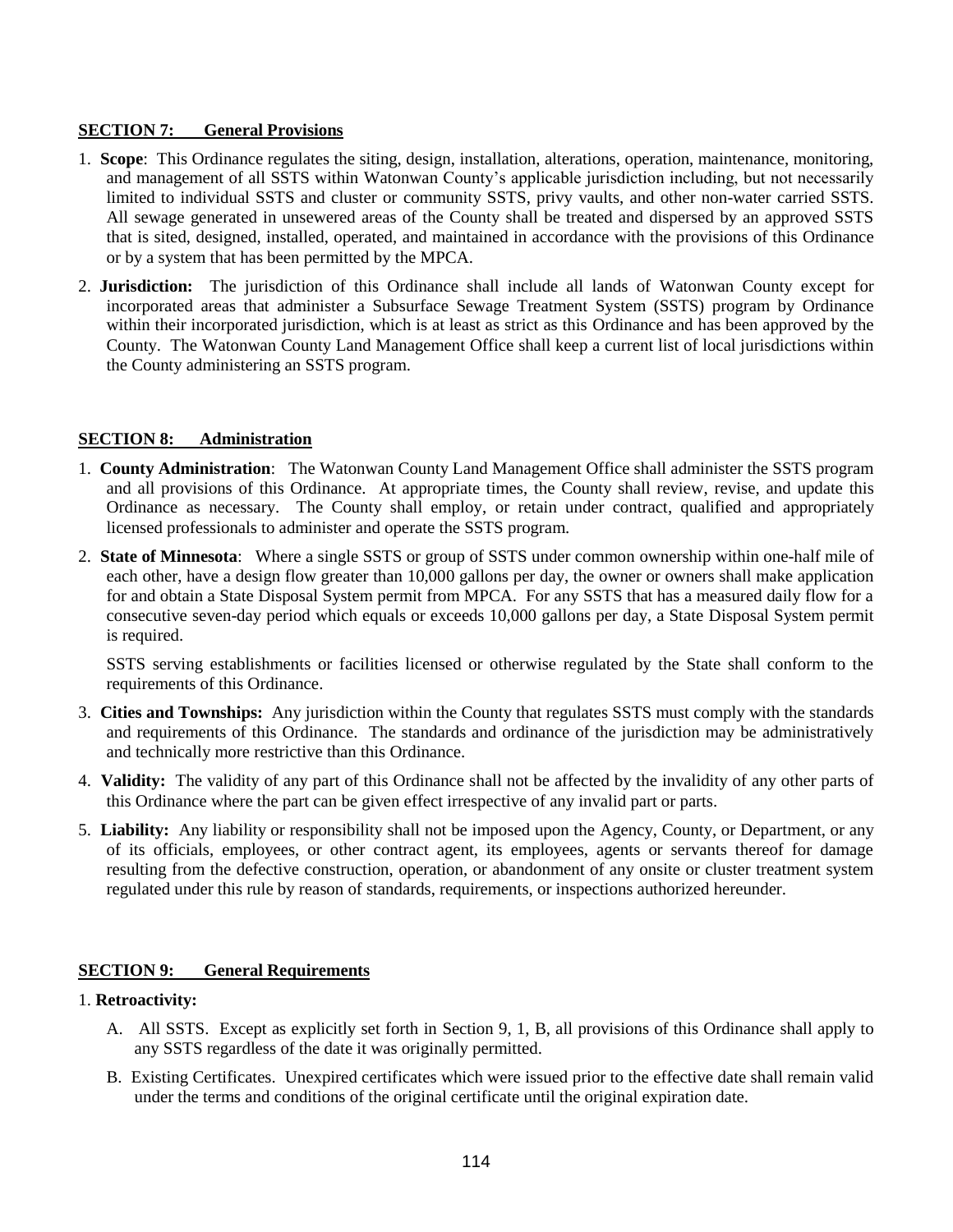- C. SSTS on lots created after January 23, 1996. All lots created after January 23, 1996 must have a minimum of two soil treatment and dispersal areas that can support trenches, seepage beds, mounds, and at-grade systems as described in MN Rules, Chapter 7080, Parts 7080.2200 through 7080.2230 or site conditions described in MN Rules Chapter 7081, Part 7081.0270, Subp. 3 through 7.
- 2. **Construction Activity**: No construction or repair requiring excavation of soil before April 15, or after October 15, shall be allowed in any portion of the drainfield or soil absorption system without the written permission of a Qualified Employee of the Watonwan County Land Management Office.
- 3. **Upgrade/Expansion**: Repair/Replacement (see Section 11: SSTS Permitting)
	- A. SSTS Capacity Expansion. Expansion of an existing SSTS, that includes any system upgrades that are necessary to bring the system into compliance, must have the upgrades of the system follow the prevailing provisions of this Ordinance at the time of the expansion.
	- B. Additions to Dwellings: Prior to the issuance of a Building Permit for an addition to a dwelling that increases the number of bedrooms or bathrooms in the dwelling, the owner must submit a valid Certificate of Compliance or a Certified Inspection Report stating the system is in compliance, or obtain a valid SSTS Septic Permit.
- 4. **Abandonment**: Any SSTS, or any component thereof, which is no longer intended to be used, must be abandoned in accordance with MN Rules, Chapter 7080.2500. Additionally, any SSTS or any component thereof which has been serving a dwelling that has been abandoned or destroyed must be abandoned in accordance with MN Rules Chapter 7080, Part 7080.2500 within one (1) year of abandonment or destruction.
- 5. **Failure to Protect Groundwater**: An SSTS that is determined not to be protective of Groundwater in accordance with MN Rules, Chapter 7080, Part 7080.1500,Subp.4.B shall be upgraded, repaired, replaced or abandoned by the owner in accordance with the provisions of this Ordinance within 12 months of receipt of a Notice of Noncompliance.
- 6. **Imminent Threat to Public Health or Safety**: An SSTS that is determined to be an imminent threat to public health or safety in accordance with MN Rules Chapter 7080, Part 7080.1500,Subp.4A shall be upgraded, repaired, replaced or abandoned by the owner in accordance with the provisions of this Ordinance within 10 months of receipt of a Notice of Noncompliance.
- 7. **SSTS in Floodplains**: SSTS shall not be located in a floodway and wherever possible, location within any part of a floodplain shall be avoided. If no option exists to locate a SSTS outside of a floodplain, location within the flood fringe is allowed if the requirements in MN Rules Chapter 7080, Part 7080.2270 and all relevant local requirements are met.
- 8. **Class V Injection Wells**:All owners of new or replacement SSTS that are considered to be Class V injection wells, as defined in the Code of Federal Regulations, title 40, part 144, are required by the Federal Government to submit SSTS inventory information to the Environmental Protection Agency as described in CFR40 part 144. Further, owners are required to identify all Class V injection wells in property transfer disclosures.
- 9. **SSTS Practitioner Licensing**:No person shall engage in site evaluation, inspection, design, installation, construction, alternation, extension, repair, maintenance, or pumping of SSTS without an appropriate and valid license issued by MPCA in accordance with MN Rules Chapter 7083 except as exempted in Part 7083.0700.
- 10. **Property owners exempted from SSTS licensing requirements** under MN Rules Chapter 7083, Part 7083.0700, must comply with the following additional provisions:
	- A. A property owner must follow all applicable County, State, and Federal requirements for permitting and construction of an SSTS. All self installed systems must be designed by a licensed SSTS designer.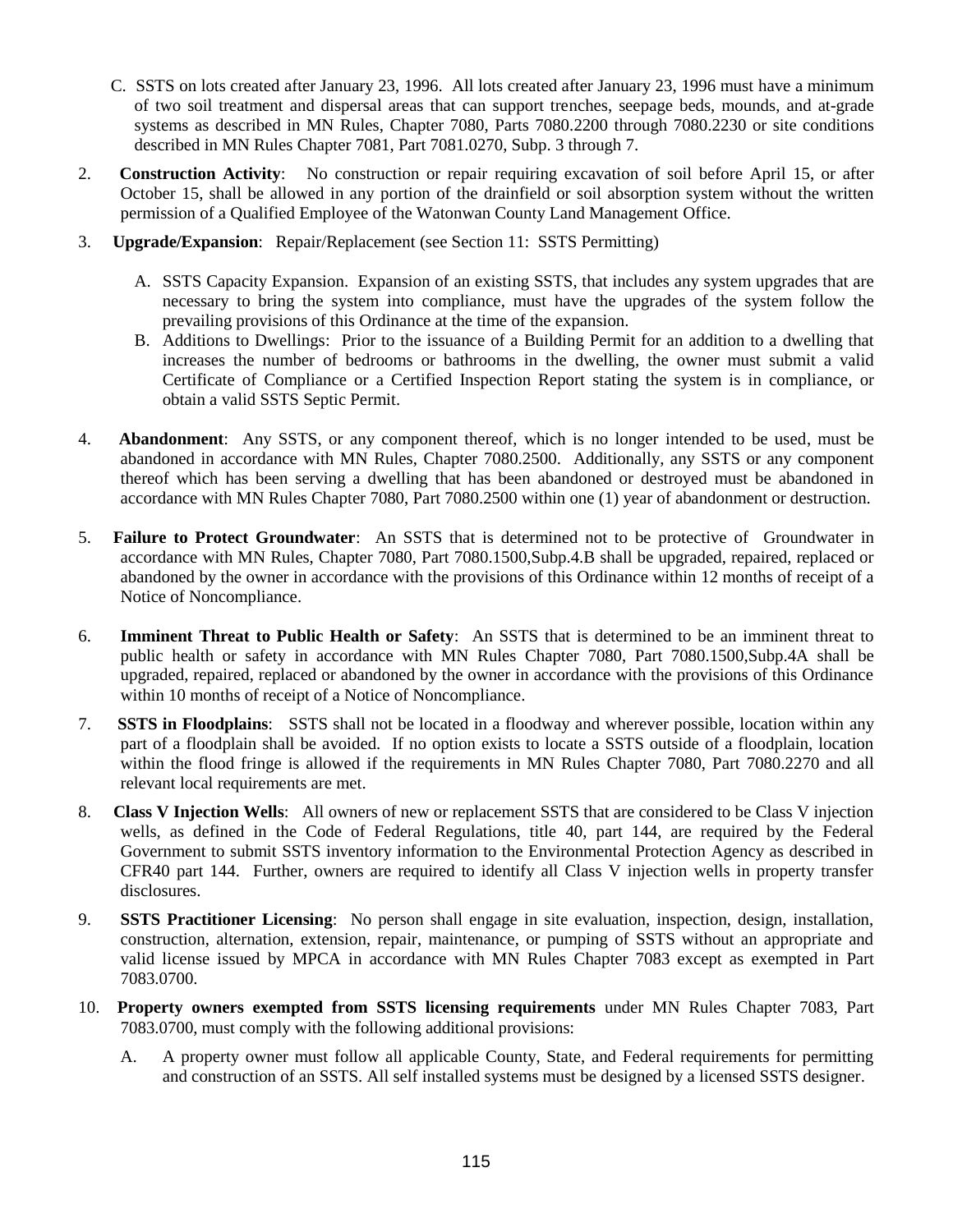- B. A property owner shall not construct an SSTS that requires a pump, or any SSTS to be located on soil textures ending in the word sand, in a wellhead protection area, or in a floodplain area without the assistance of a licensed installation business or a certified installer at the site.
- C. The property owner shall provide a signed agreement to the Department which indemnifies and saves the County holding it harmless from all losses, damages, costs, and charges that may be incurred by the County due to failure of the permit holder to comply with the provisions of this section.
- D. The licensed design business or certified designer of the SSTS must be present at the site during the compliance inspection conducted by the Department.
- E. A property owner utilizing any low-interest septic loan funds, or any other County sponsored financial program shall not be allowed to install or construct their own septic system.

## 11. **Prohibitions**

- A. Occupancy or Use of a Building without a Compliant SSTS: It is unlawful for any person to maintain, occupy, or use any building intended for habitation that does not provide a wastewater treatment system that disposes of wastewater in a manner compliant with the provisions of this Ordinance.
- B. Sewage Discharge to Ground Surface or Surface Water: It is unlawful for any person to construct, maintain, or use any SSTS system regulated under this Ordinance that results in raw or partially treated wastewater seeping to the ground surface or flowing into any surface water. Any surface discharging system must be permitted under the National Pollutant Discharge Elimination System program by the MPCA.
- C. Sewage Discharge to a Well or Boring: It is unlawful for any person to discharge raw or treated wastewater into any well or boring as described in MN Rules Chapter 4725, Part 4725.2050, or any other excavation in the ground that is not in compliance with this ordinance.
- D. Discharge of Hazardous or Deleterious Materials: It is unlawful for any person to discharge into any treatment system regulated under this Ordinance any hazardous or deleterious material that adversely affects the treatment or dispersal performance of the system or groundwater quality.

## **SECTION 10: SSTS Standards**

- 1. Standards Adopted by Reference. The County hereby adopts by reference MN Rules, Chapters 7080, 7081, 7082 and 7083 in their entirety as now constituted and from time to time amended. This adoption does not supersede the County's right or ability to adopt local standards that are more restrictive and in compliance with MN Statute Chapter 115, Section 115.55.
- 2. Amendments to the Adopted Standards.

A. Depth of Tank Burial

 1) The top of sewage tanks shall not be buried deeper than six feet from the final grade for new dwellings and must not exceed the tank manufacturers maximum designed depth for the tank. The minimum depth of soil cover over the insulation on the top of the tank is six inches.

B. Determination of Hydraulic Loading Rate and SSTS Sizing

1) Table IX from MN Rules Chapter 7080, Part 7080.2150, Subpart 3(E) entitled "Loading Rates for Determining Bottom Absorption Area and Absorption Ratios Using Detailed Soil Descriptions" and herein adopted by reference shall be used to determine the hydraulic loading rate and infiltration area for all SSTS permitted under this Ordinance.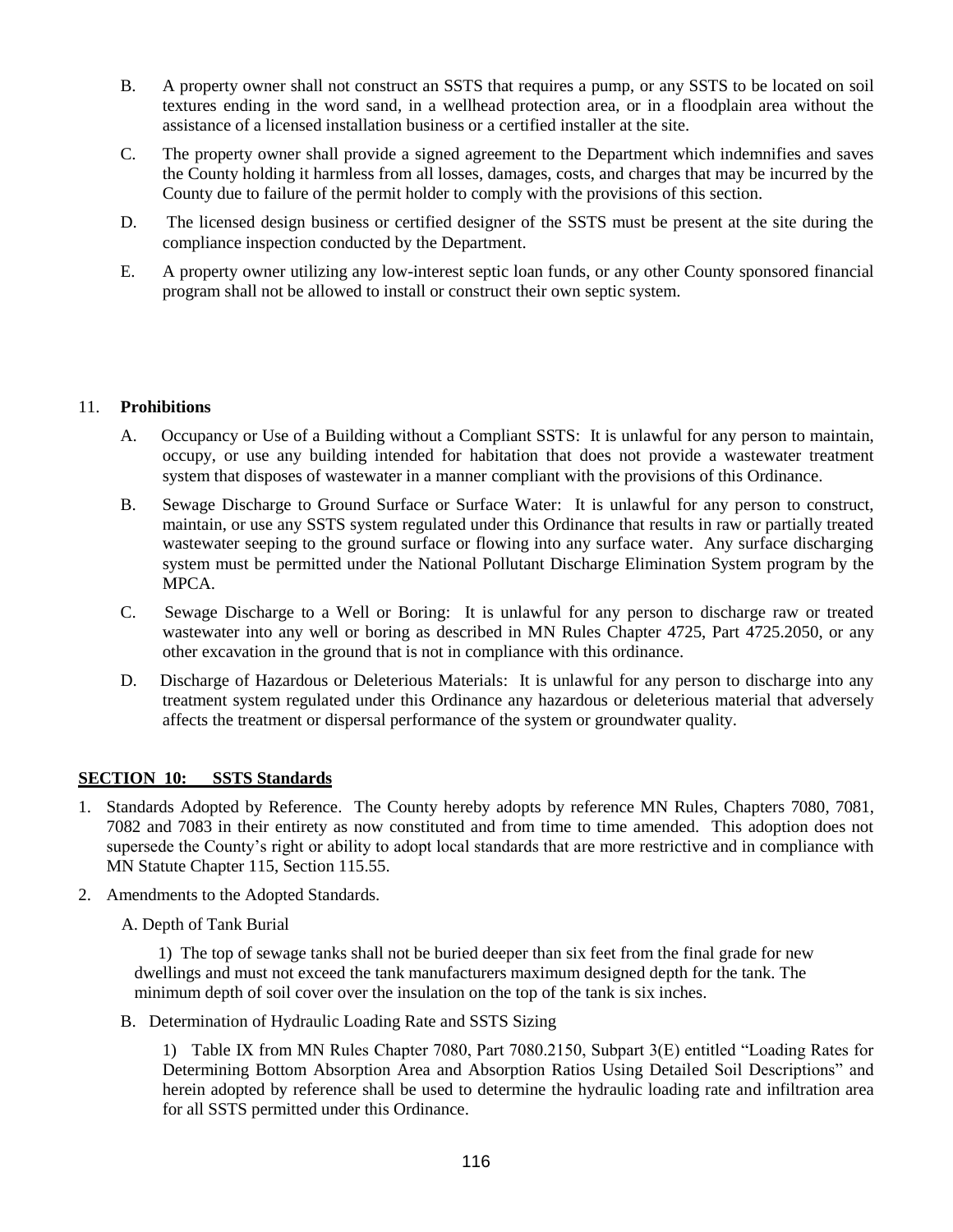2) In some circumstances, the Department, at their discretion, may require percolation test results, as demonstrated in Table IXA from MN Rules Chapter 7080, Part 7080.2150, Subpart 3(E), to verify soil loading rates, or accept table IXA as an alternative to table IX.

3) The Department will make the determination whether a backhoe pit will be required for soil verification for an ISTS. A backhoe pit will be required for all systems with 5,000 gallons or more per day design flow, MSTS or LSTS.

C. Compliance Criteria for Existing SSTS

1) SSTS built before April 1, 1996 outside of areas designated as shoreland areas, wellhead protection areas, or SSTS providing sewage treatment for food, beverage, or lodging establishments shall have at least two (2) feet of vertical separation between the bottom of the dispersal system and seasonal saturation or bedrock.

2) SSTS permitted and installed from April 1, 1996 through May 6, 2014 which qualified for, and were installed using the 2 foot Alternative Standard shall be deemed compliant on vertical separation if the 2 foot standard continues to be met. Systems failing to be compliant for any other reason must be upgraded or replaced under the current standards.

3) SSTS built after March 31, 1996 which did not qualify for alternative minimum standards, or SSTS located in a shoreland area, wellhead protection area, or establishments serving food, beverage, or a lodging establishment as defined under MN Rules Chapter 7080, Part 7080.1100, Subp. 84, shall have a three (3) foot vertical separation between the bottom soil infiltrative surface and the periodically saturated soil and/or bedrock. When determining vertical separation distance, a variance reduction of up to 15% or five (5) inches will be allowed to account for settling of sand or soil, normal variation of separation distance measurements, and interpretation of limiting layer conditions.

4) The vertical separation measurement for 1), 2), and 3) above shall be made outside the area of system influence but in an area of similar soil.

- 3. Holding Tanks may be used for single family homes and other buildings with limited water use and are required for any shop with a floor drain under the following conditions:
	- A. The holding tank shall be installed in accordance with MN Rules Chapter 7080, Part 7080.2290.
	- B. A remote reading water meter shall be installed to continuously record indoor water use (excluding holding tanks for shop floor drains). Holding tanks, including shops must have an alarm device to minimize the chance of an accidental sewage overflow. The alarm device shall identify when the holding tank is at 75% of its holding capacity.
	- C. The owner shall state who the licensed liquid waste hauler will be to pump and haul the waste to a licensed treatment facility or approved land application site. This requirement of having a contract with a licensed maintenance business is waived if the owner is a farmer who is exempt from licensing under MN Statutes, Chapter 115, Section 115.56, subd. 3, paragraph (b), clause (3).
	- D. The holding tank shall be regularly pumped. Records shall be kept for a period of three (3) years and presented to the department upon request.
	- E. The maintainer shall certify each date the tank is pumped; the volume of the liquid waste removed, the treatment facility or land application to which the waste was discharged, and the water meter reading at the time of pumping, and any maintenance work, or repairs conducted.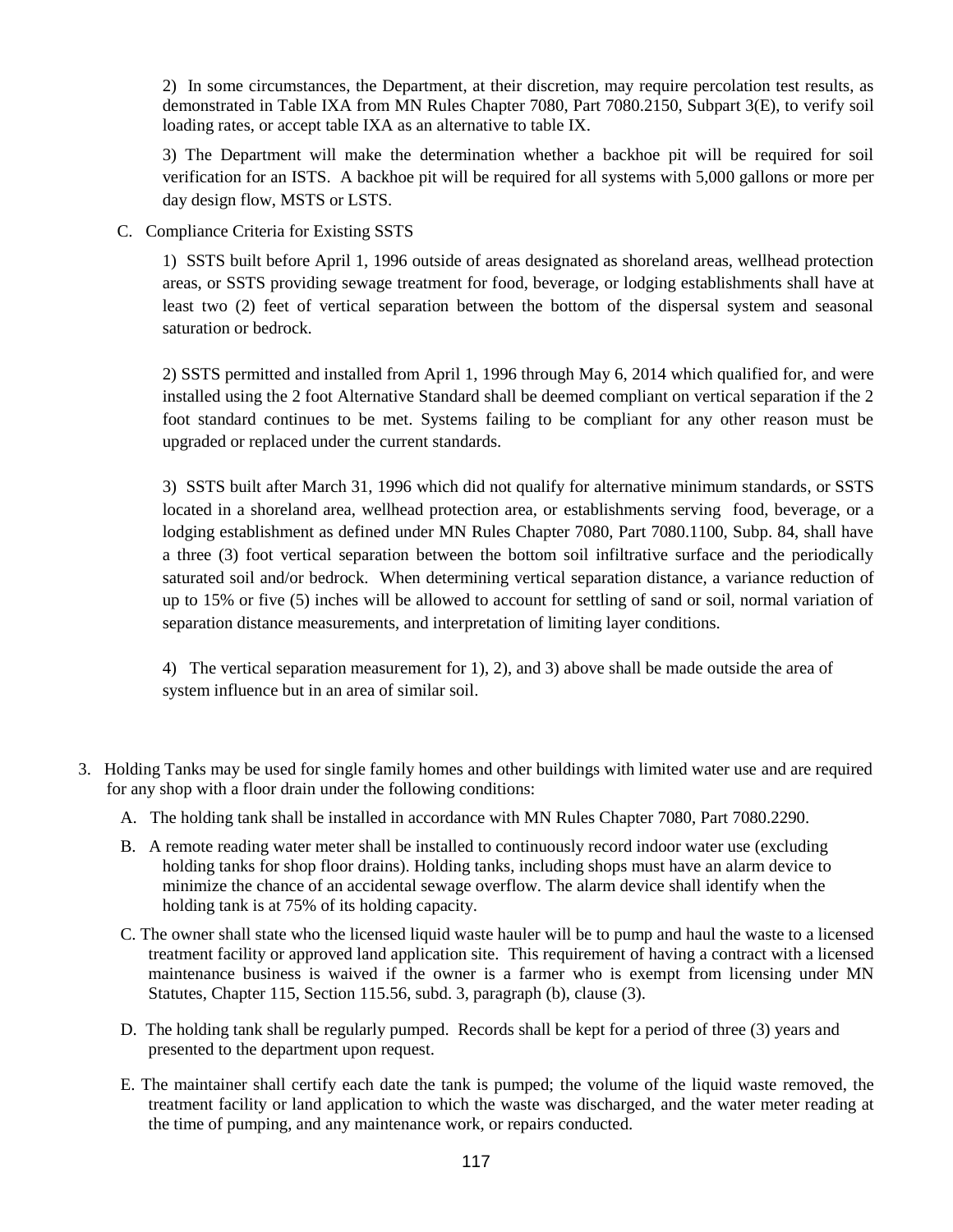F. Failure to meet these requirements will result in a violation of the Watonwan County Zoning Ordinance.

## **SECTION 11: Variances**

- 1. **Variance Requests:** A property owner may request a variance from the standards as specified in this ordinance pursuant to county policies and procedures.
- 2. **Affected Agency:** Variances that pertain to the standards and requirements of the State of Minnesota must be approved by the affected State Agency pursuant to the requirements of the State Agency.
- 3. **Board of Adjustment:** The Board of Adjustment shall have the authority only to consider variances to horizontal setbacks from property lines, rights of way, structures, or buildings. Variances shall only be permitted when they are in harmony with the general purposes and intent of this Ordinance where there are practical difficulties in meeting the strict letter of this Ordinance. Variance requests to deviate from the design flow determination procedures in MN Rules, Chapter 7081.0110 if the deviation reduces the average daily estimated flow from greater than 10,000 gallons per day to less than 10,000 gallons per day, or to provisions in MN Rules 7080, Part 7080.2150, Subp. 2 and 7081.0080, Subp. 2 through 5 regarding the vertical separation required beneath the treatment and dispersal soil system and saturated soil or bedrock from the required three feet of unsaturated soil material (except as provided in 7082.1700, Subp. 4D) must be approved by MPCA. Variances to wells and water supply lines must be approved by the Minnesota Department of Health (MDH),
- 4. Any property owner requesting relief from the strict application of the provisions in this Ordinance must complete and submit an Application for Variance to the Department on a form provided by the Department. The variance request must include, as applicable:
	- A. A statement identifying the specific provision or provisions in the ordinance from which the variance is requested;
	- B. A description of the practical difficulty that prevents compliance with the rule;
	- C. The alternative measures that will be taken to achieve a comparable degree of compliance with the purposes and intent of the applicable provisions;
	- D. The length of time for which the variance is requested;
	- E. Cost considerations only if a reasonable use of the property does not exist under the terms of the Ordinance and;
	- F. Other relevant information requested by the Department as necessary to properly evaluate the variance request.
- 5. The appropriate fee shall be paid at the time of submittal of the application to receive consideration by the Board of Adjustment
- 6. Upon receipt of the variance application, the Department shall decide if a site investigation conducted by the Department will be necessary. After the necessary information has been gathered, the Department shall make a written recommendation to approve or deny the variance to the Board of Adjustment.
- 7. The Board of Adjustment shall make the final decision after conducting a Public Hearing. The variance may be granted provided that:
	- A. The condition causing the demonstrated practical difficulty is unique to the property and was not caused by the actions of applicant;
	- B. The granting of the variance will not be contrary to the public interest or damaging to the rights of other persons or to property values in the vicinity;
	- C. The property owner would have no reasonable use of the land without the variance;
	- D. The granting of the variance would not allow a prohibited use; and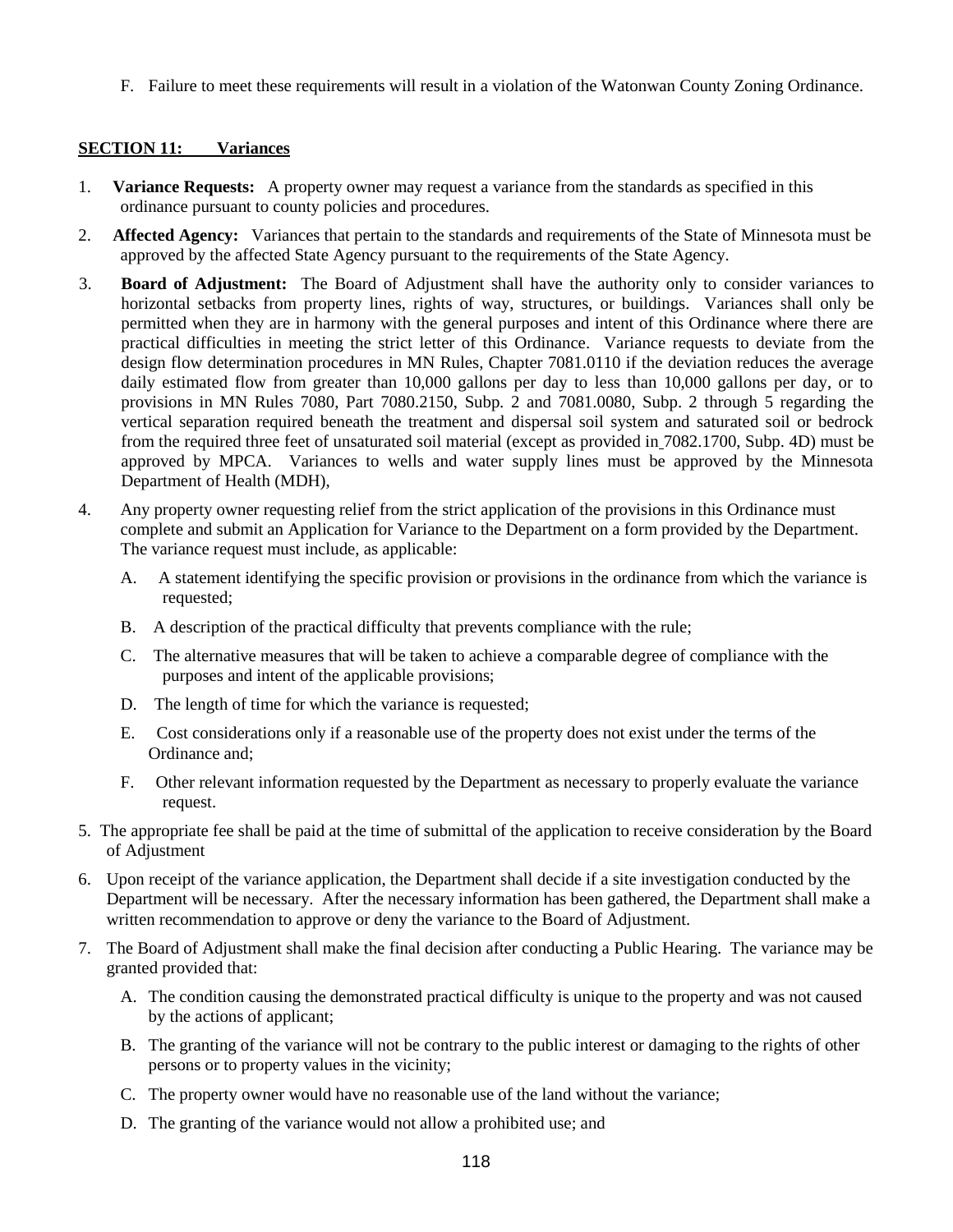- E. The granting of the variance would be in accordance with MN Rules, Chapters 7080, 7081, and 7082.
- 8. In granting a request for a variance, the Board of Adjustment may attach such conditions as it deems necessary to conform to the purpose and intent of this Ordinance.
- 9. Any violation of the terms and conditions of a variance issued pursuant to this Ordinance, or any violation of any provision of this Ordinance relating to the specific issue of the variance, shall result in immediate revocation of the variance.
- 10. Any variance granted shall automatically expire if the system is not installed within two years of the granting of the variance.
- 11. An appeal from any order, requirement, decision, or determination of the Board of Adjustment must be in accordance with its policies and procedures.

## **SECTION 12: SSTS Permitting**

- 1. **Septic Permit Requirement**: It is unlawful for any person to construct, install, modify, replace, or operate an SSTS without the appropriate permit from the Watonwan County Land Management Office. The issuing of any permit, variance, or conditional use under the provisions of this ordinance shall not absolve the applicant of responsibility to obtain any other required permit.
- 2. **SSTS Permit**: An SSTS permit shall be obtained by the property owner or an agent of the property owner from the County prior to the installation, construction, replacement, modification, alteration, repair, or capacity expansion of an SSTS. The purpose of this permit is to ensure that the proposed construction activity is sited, designed, and constructed in accordance with the provisions of this Ordinance by appropriately certified and/or licensed practitioner(s).
- 3. **Activities Requiring a Construction Permit**: An SSTS permit is required for installation of a new SSTS, for replacement of an existing SSTS, or for any repair or replacement of components that will alter the original function of the system, change the treatment capacity of the system, change the location of the system, or otherwise change the original system's design, layout, or function.
- 4. **Construction Permit Required to obtain a Building Permit**:For any construction for which an SSTS Permit is required, approval and issuance of a valid SSTS Construction Permit must be obtained before a Building Permit may be issued by the Department.
- 5. **Conformance to Prevailing Requirements**: Any activity involving an existing system that requires an SSTS Construction Permit shall require that the entire system be brought into compliance with this Ordinance.
- 6. **Permit Application Requirements**:SSTS Permit applications shall be made on forms provided by the Watonwan County Land Management Office and signed by the applicant and an appropriately certified practitioner including the practitioner's certification number and date of expiration. The applications shall include the documents listed in items A through G below.
	- A. Name, mailing address, and telephone number, of property owner.
	- B. Property Identification Number, address and legal description of the property location.
	- C. Site Evaluation Report as described in MN Rules Chapter 7080, Part 7080.1730
	- D. Design Report as described in MN Rules Chapter 7080, Part 7080.2430.
	- E. Management Plan as described in MN Rules Chapter 7080, Part 7082.0600.
	- F. Name, mailing address, telephone number, and SSTS license number of the system designer and of the system installer.
	- G. Any other information requested by the Department that is pertinent to the application.
- 7. **Application Review and Response**: The Department shall review a permit application and supporting documents.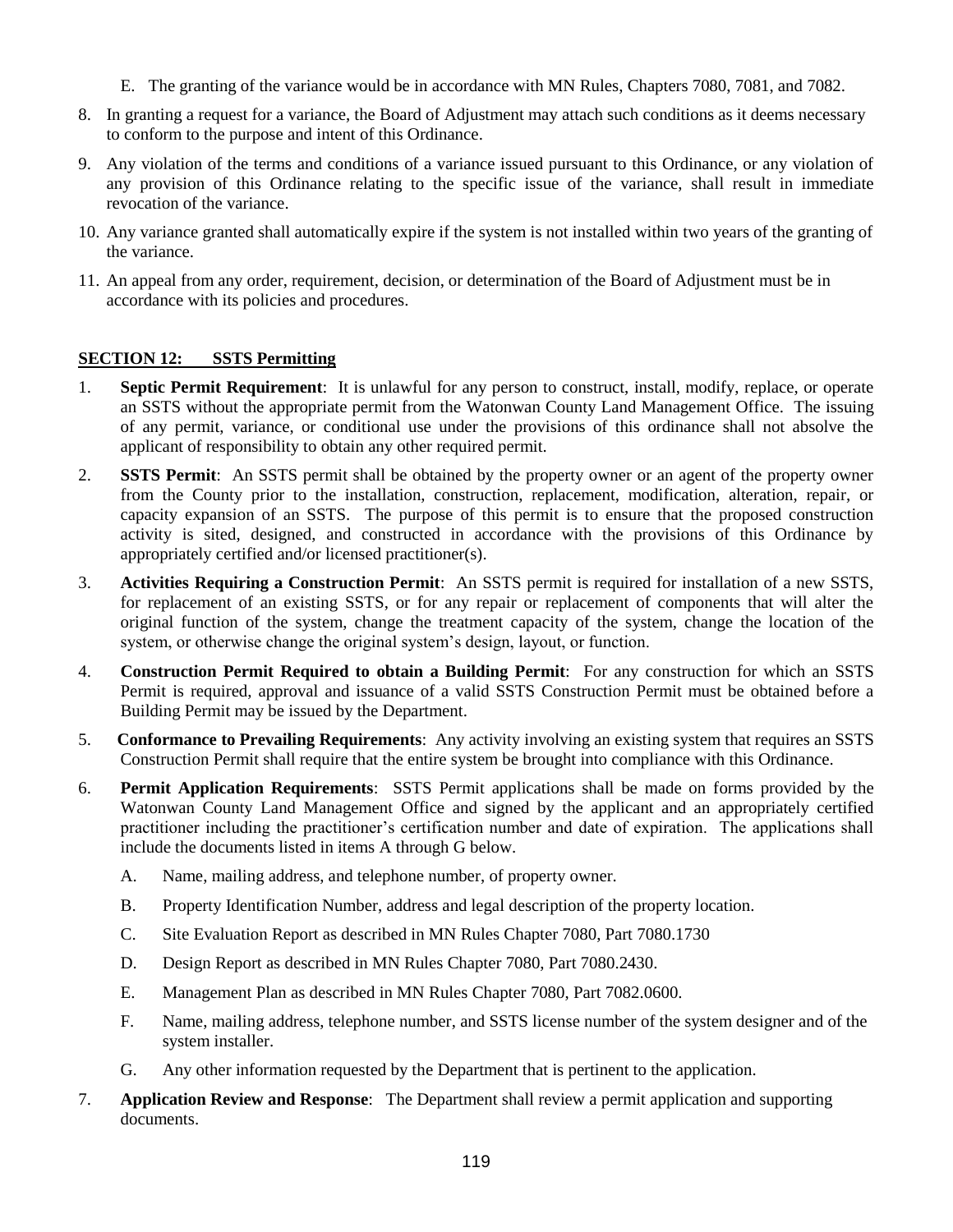- A. Upon satisfaction that the proposed plan and design information conform to the provisions of this Section, the Department shall issue a septic permit authorizing construction of the SSTS as designed, within 15 business days of receipt of the plans and design.
- B. In the event there is a significant change to the approved application, the designer must file an amended application to the Department detailing the changed conditions for review and approval or denial prior to initiating or continuing construction, modification, or operation. The Department shall complete the review of the amended application within 15 business days of receipt of the amended application.
- C. If the permit application is incomplete or does not meet the requirements of this section, the Department shall deny the application. A written notice of denial shall be provided to the applicant, which must state the reason for the denial, within 15 business days of receiving the permit application.
- 8. **Appea**l: The applicant may appeal the Departments decision to deny the SSTS Permit in accordance with the County's established policies and appeal procedures.
- 9. **Permit Expiration**: The Septic Permit is valid for a period of one (1) year from its date of issue. Satisfactory completion of construction shall be determined following a final inspection. After the final inspection, a Certificate of Compliance will be issued to the property owner by the Department. The Certificate of Compliance confirms that the construction or installation of the system was completed in reasonable conformance with the approved design.
- 10. **Extensions and Renewals**: The Department may grant an extension of the Construction Permit if the construction has commenced prior to the original expiration date of the permit. The permit may be extended for a period of no more than 12 months.
- 11. **Transferability**: An SSTS Permit shall not be transferred to a new owner. The new owner must apply for a new Construction Permit in accordance with this section.
- 12. **Suspension or Revocation**: The Department may suspend or revoke a Construction Permit issued under this section for any false statements, misrepresentations of facts on which the Construction Permit was issued, or unauthorized changes to the system design that alter the original function of the system, change the treatment capacity of the system, change the location of the system, or otherwise change the original system's design, layout, or function. A notice of suspension or revocation and the reasons for the suspension or revocation shall be conveyed in writing to the permit holder. If suspended or revoked, installation or modification of a treatment system may not commence or continue until a valid Construction Permit is obtained.
- 13. **Posting:** The Construction Permit shall be posted on the property in such a location and manner so that the permit is visible and available for inspection until construction is completed and certified.

## **SECTION 13: Operating Permit**

- 1. **SSTS Requiring an Operating Permit**: An Operating Permit shall be required of all owners of new holding tanks, MSTS, Type IV systems, Type V systems, or any other system deemed by the Department to require operational oversight. Sewage shall not be discharged to a holding tank, MSTS, Type IV, or Type V system until the Watonwan County Land Management Office certifies that the MSTS, Type IV or Type V system, or holding tank was installed in substantial conformance with the approved plans, receives the final record drawings of the MSTS, Type IV or Type V system, or holding tank, and a valid Operating Permit is issued to the owner.
- 2. **Permit Application Requirements**: Application for an Operating Permit shall be made on a form provided by the Watonwan County Land Management Office including:
	- A. Property owner name, mailing address, and telephone number.
	- B. Property Identification number, address and legal description of the property.
	- C. SSTS Permit number and date of issue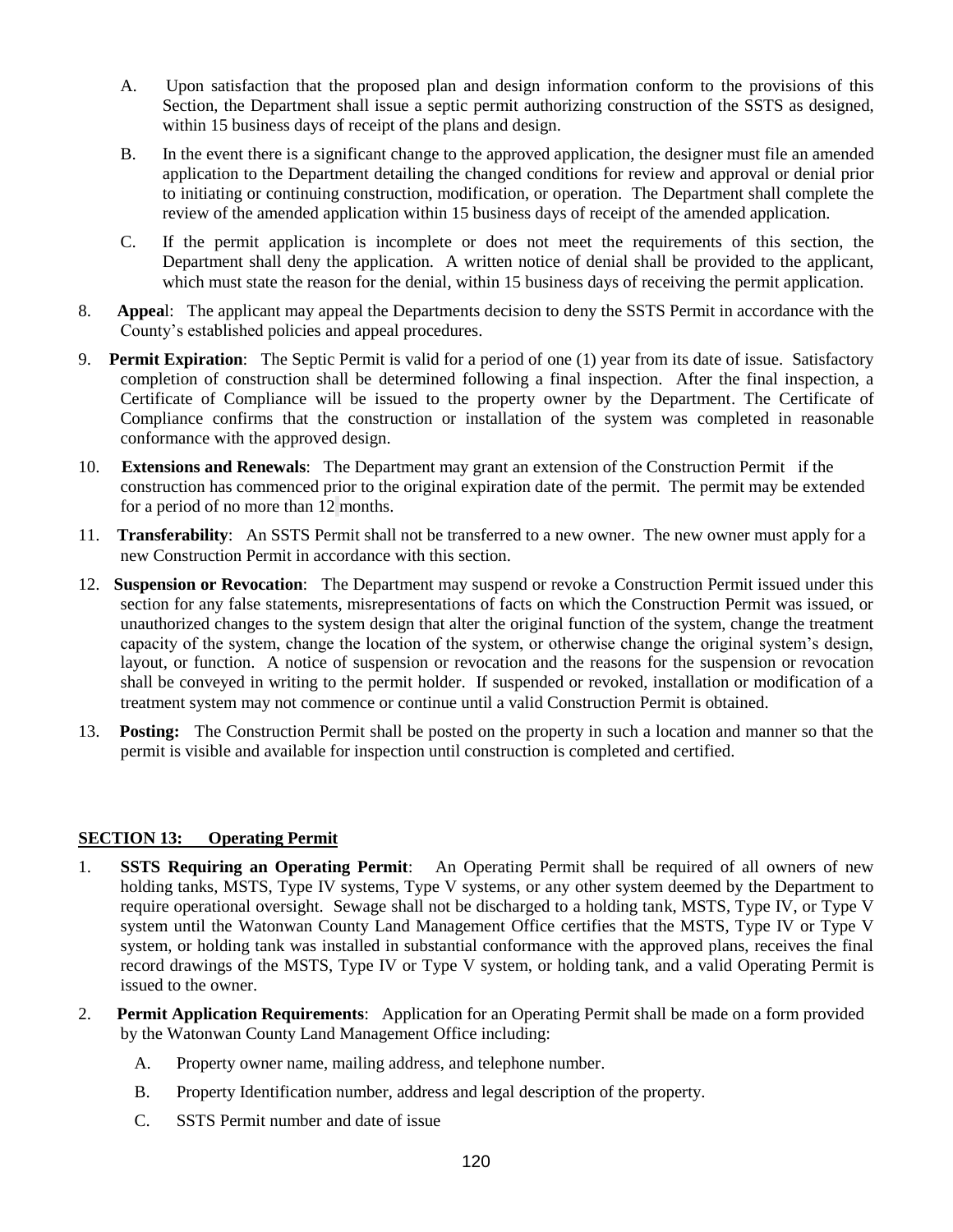- D. Final record or as-built drawings of the treatment system
- E. Owners of holding tanks must submit a copy of a valid executed monitoring and disposal contract with a licensed maintenance business.
- F. Any other information requested by the Department that is pertinent to the application.
- 3. Owners of holding tanks shall provide to the Watonwan County Land Management Office a copy of a valid monitoring and disposal contract executed between the owner and a licensed maintenance business, which guarantees the removal of the holding tank contents in a timely manner that prevents an illegal discharge in accordance with MN Rules, Chapter 7082.0100. This requirement of having a contract with a licensed maintenance business is waived if the owner is a farmer who is exempt from licensing under *MN Statutes, section 115.56, subdivision 3, paragraph (b), clause (3).*
- 4. SSTS existing prior to the effective date of this ordinance: All SSTS existing prior to the effective date of this ordinance that required an operating permit shall be required to secure an updated operating permit if the SSTS is modified, expanded, replaced, upon ownership transfer, or following any enforcement action.
- 5. **Department Response**: The Department shall review the design and record drawings, operation and maintenance manual, management plan, maintenance and servicing contract, and any other pertinent documents as appropriate for accuracy and completeness. If any deficiencies are identified, the operating permit shall be denied until the deficiencies are corrected to the satisfaction of the Department. If the submitted documents fulfill the requirements, the Department shall issue an operating permit within 15 business days of receipt of the permit application.
- 6. **Operating Permit Terms and Conditions**: The Operating Permit shall include the following (see MN Rules, Chapter 7080, Part 7082.0600, Subp.2.B):
	- A. System operating and performance requirements;
	- B. System monitoring requirements;
	- C. System maintenance requirements and schedules;
	- D. System compliance limits and boundaries;
	- E. Reporting requirements;
	- F. Department notification requirements for non-compliant conditions;
	- G. Valid contract between the owner and a licensed maintenance business;
	- H. Disclosure, location and condition of the additional soil treatment and dispersal system site;
	- I. Descriptions of acceptable and prohibited discharges.

# 7. **Operating Permit Expiration and Renewal**.

- A. Operating Permits shall be valid for five (5) years.
- B. An Operating Permit must be renewed prior to its expiration. If not renewed, the Department may require the system to be removed from service or operated as a holding tank until the permit is renewed. If not renewed within ninety (90) calendar days of the expiration date, the County may require that the system be abandoned in accordance with MN Rules Chapter 7080.2500.
- C. The Department shall notify the holder of an operating permit at least ninety (90) calendar days prior to expiration of the permit. The Owner must apply for renewal at least thirty (30) calendar days before the expiration date.
- D Application shall be made on a form provided by the Department including:
	- 1) Applicant name, mailing address and phone number;
	- 2) Property address and legal description;
	- 3) Operating permit and SSTS permit number;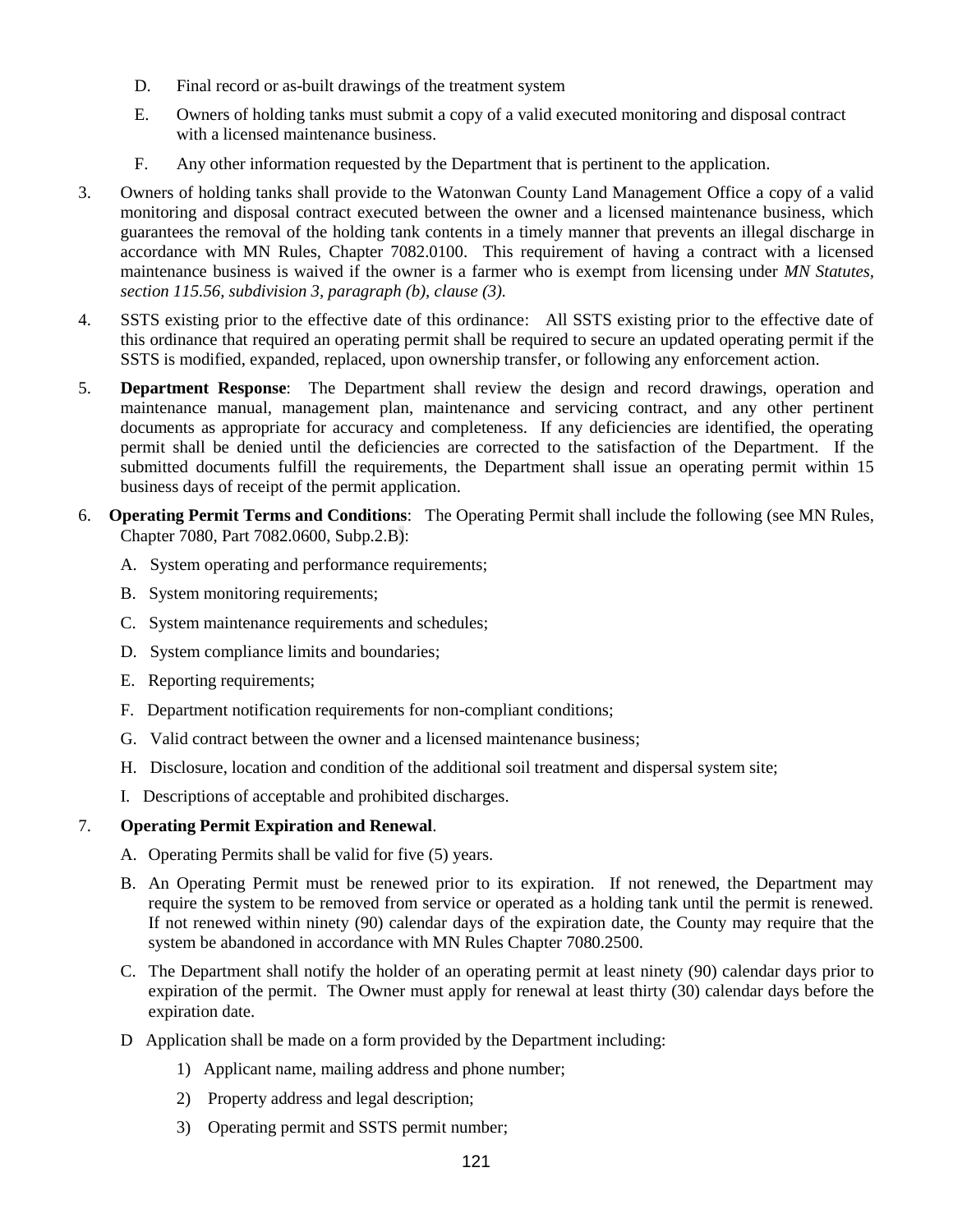- 4) Any and all outstanding Compliance Monitoring Reports as required by the Operating Permit;
- 5) Certified treatment system inspection signed and/or sealed by a certified designer, maintenance contractor, or operator at the discretion of the County;
- 6) Any revisions made to the operation and maintenance manual;
- 7) Payment of application review fee as determined by the County;
- 8) Description of type of maintenance or repair, and date performed.
- 8. **Amendments to existing permits not allowed**: The County may not amend an existing permit to reflect changes in this Ordinance until the permit term has expired and is renewed, unless an amendment is necessary to eliminate an imminent threat to public health or safety.
- 9. **Transfers:** The operating permit may not be transferred. A new owner shall apply for an operating permit in accordance with Subdivision 16 of this Ordinance. The Department shall not terminate the current permit until 60 calendar days after the date of sale unless an imminent threat to public health and safety exists. To consider the new owner's application, the Department may require a performance inspection of the treatment system certified by a licensed inspector or qualified employee.

# 10. **Suspension or Revocation of Operating Permit:**

- A. The Department may suspend or revoke any operating permit issued under this Section for any false statements or misrepresentations of facts on which the Operating Permit was issued.
- B. Notice of suspension revocation and the reasons for revocation shall be conveyed in writing to the owner.
- C. If suspended or revoked, the Department may require that the treatment system be removed from service, operated as a holding tank, or abandoned in accordance with MN Rules Chapter 7080, Part 7080.2500.
- D. At the Department's discretion, the operating permit may be reinstated or renewed upon the owner taking appropriate corrective actions.

## 11. **Compliance Monitoring:**

- A. Performance monitoring of an SSTS shall be determined as indicated in the management plan.
- B. A monitoring report shall be prepared and certified as indicated in the monitoring plan. The report shall be submitted to the Department on a form provided by the Department on or before the compliance reporting date stipulated in the operating permit. The report shall contain a description of all maintenance and servicing activities performed since the last compliance monitoring report as described below:
	- 1) Owner name, address and telephone number;
	- 2) Property address and legal description;
	- 3) Operating Permit number;
	- 4) Average daily flow since last compliance monitoring report;
	- 5) Description of type of maintenance and date performed;
	- 6) Description of samples taken (if required), analytical laboratory used, and results of analyses;
	- 7) Problems noted with the system and actions proposed or taken to correct them;
	- 8) Name, signature, business license, and license number of the licensed professional who performed the work.

## **SECTION 14: Abandonment Certification**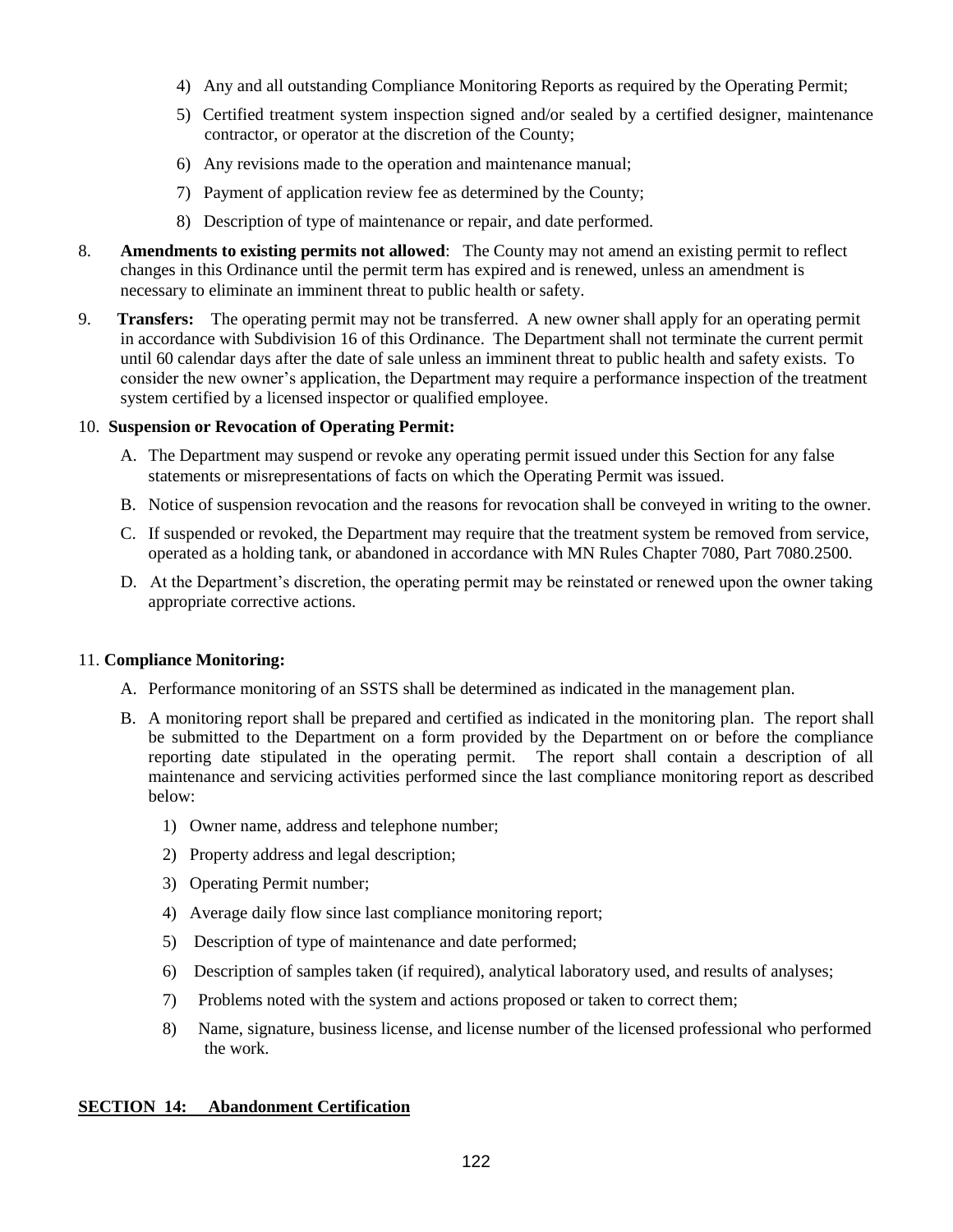1. **Purpose**: The purpose of the System Abandonment Certification is to ensure that a treatment system no longer in service is abandoned, within 1 year, following decommissioning, and in a manner that protects public health, safety and water quality. It also terminates all permits associated with the system.

## 2. **Abandonment Requirements:**

- A. Whenever the use of an SSTS or any system component is discontinued as the result of a system repair, modification, replacement or decommissioning following connection to a municipal or private sanitary sewer, or condemnation or demolition of a building served by the system, further use of the system or any system component for any purpose under this Ordinance shall be prohibited.
- B. Continued use of a sewage tank where the tank is to become an integral part of a replacement system or a sewage treatment system requires certification of the tank by a licensed inspection business that the tank is watertight and in compliance with all applicable SSTS tank standards.
- C. An owner of an SSTS must retain a licensed business to abandon all components of the treatment system whenever the use of a SSTS or any system component is discontinued. System abandonment shall be completed in accordance with Minnesota Rules, Chapter 7080.2500. No prior notification of the Department of an owner's intent to abandon a system is necessary.
- D. A report of abandonment certified by the licensed business shall be submitted to the Department within 30 calendar days of system abandonment. The report shall include:
	- 1) Owner's name, mailing address and telephone number;
	- 2) Property address;
	- 3) System SSTS permit and operating permit numbers;
	- 4) The reason(s) for abandonment;
	- 5) A brief description of the abandonment methods used, description of the system components removed or abandoned in place, and disposition of any materials or residuals;
	- 6) A certified statement from a licensed business that the abandonment was completed in accordance with Minnesota Rules, Chapter 7080.2500.
- 3. **Abandonment Certificate**: Upon receipt of an abandonment report and its determination that the SSTS has been abandoned according to the requirements of this Ordinance, the Department shall issue an abandonment certificate. If the abandonment is not completed according to the requirements of this ordinance the County shall notify the owner of the SSTS of the deficiencies, which shall be corrected within thirty (30) calendar days of the notice.

## **SECTION 15: Management Plans**

- 1. **Purpose**: The purpose of management plans is to describe how a particular SSTS is intended to be operated and maintained to sustain the performance required. The plan is to be provided by the certified designer to the system owner when the treatment system is commissioned.
- 2. **SSTS Requiring Management Plans**: Management plans are required for all new or replacement SSTS. The management plan shall be submitted to the Department with the septic construction permit application for review and approval. The Department shall be notified of any system modifications made during construction and the management plan revised and resubmitted at the time of final construction certification
- 3. **Required Contents of a Management Plan**: Management plans shall include the following: MN Rules Chapter 7082, Part 7082.0600, Subp.1:
	- A. Operating requirements describing tasks that the owner can perform and tasks that a licensed service provider or maintainer must perform;
	- B. Monitoring requirements;
	- C. Maintenance requirements including maintenance procedures and a schedule for routine maintenance;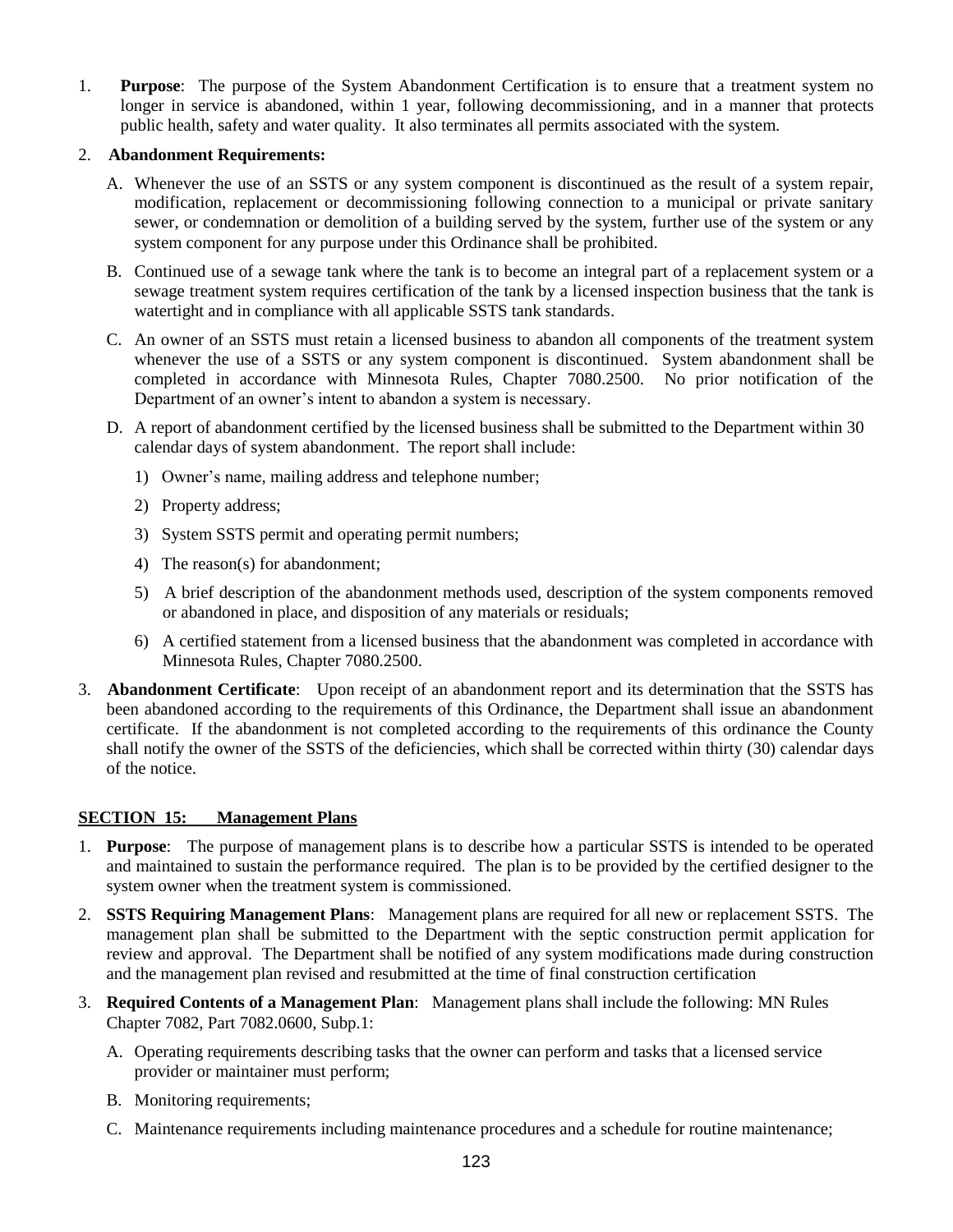- D. Statement that the owner is required to notify the Department when the management plan requirements are not being met;
- E. Disclosure of the location and condition of the additional soil treatment and dispersal area on the owner's property or a property serving the owner's residence;
- F. Other requirements as determined by the Department.
- 4. **Requirements for Systems not operated under a Management Plan** MN Rules Chapter 7082, Part 7082.0100, Subp. 3.(L)
	- A. SSTS that are not operated under a management plan or operating permit must have treatment tanks inspected and provide for the removal of solids every three (3) years if needed.
	- B. Solids must be removed when their accumulation meets the limit described in MN Rules, Chapter 7080.2450.

## **SECTION 16: Compliance Management**

## **1**. **Public Education Outreach**:

Programs shall be provided by the Department and/or others to increase public awareness and knowledge of SSTS. Programs may include distribution of educational materials through various forms of media and SSTS workshops focusing on SSTS planning, construction, operation, maintenance, and management.

#### 2. **Inspection Program**:

- A. Department Responsibility: It is the responsibility of the Department, or its agent, to perform various SSTS inspections to assure that the requirements of this Ordinance are met:
	- 1) To ensure compliance with applicable requirements;
	- 2) For all new SSTS construction or replacement;
- B. SSTS compliance inspections must be performed:
	- 1) To ensure system compliance before issuance of a permit for addition of a bedroom or a bathroom unless the permit application is made during the period of October 15 to April 15, provided a compliance inspection is performed before the following June 1, and results provided to the Department by June 16. If the system is found to be non- compliant, it must be upgraded or replaced in accordance with the provisions of this Ordinance.
	- 2) For an evaluation, investigation, inspection, recommendation, or other process used to prepare a disclosure statement if conducted by a party who is not the SSTS owner. Such an inspection constitutes a compliance inspection and shall be conducted in accordance with MN Rules, Chapter 7082.0700 using the SSTS inspection report forms provided by MPCA.
- C. All compliance inspections must be performed and signed by licensed inspection businesses or qualified employees certified as inspectors.
	- 1) It is the responsibility of the installer to notify the Watonwan County Land Management Office ( also referred to as Department) at least two (2) business days prior to any permitted work on the SSTS. The installer shall confirm the inspection time with the Department on the morning of the business day of the scheduled inspection.
	- 2) The installation and construction of the SSTS shall be in accordance with the approved construction permit requirements and design. If any SSTS component is covered before being inspected by the Department, it shall be uncovered upon the direction of the Department. Proposals to alter the design shall be reviewed and approved by the Department prior to construction. An inspection shall be conducted at least once during the construction of the SSTS at such time as to assure that the system has been constructed per submitted and approved design.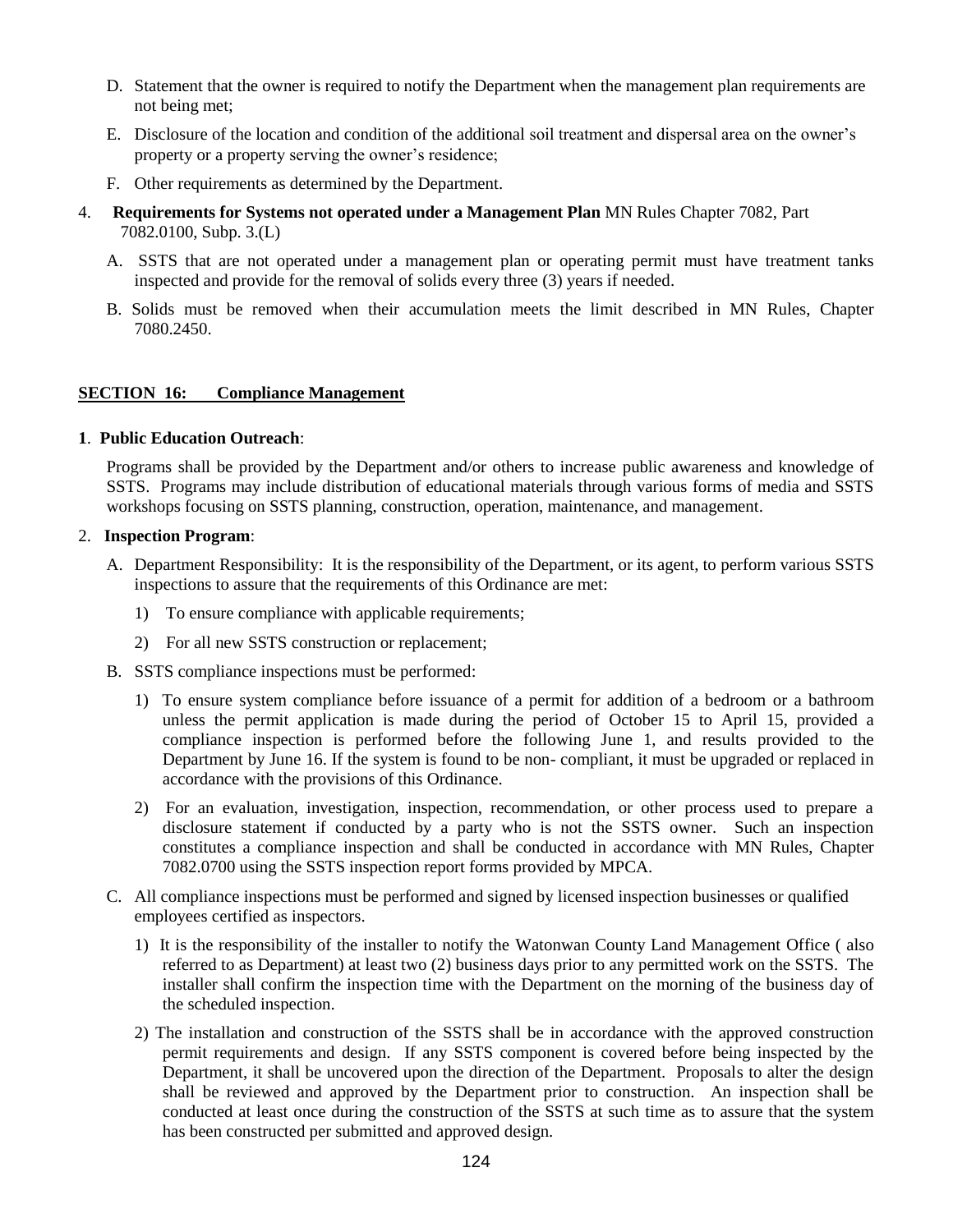- 3) If the installer provides proper notice as described above and the Department does not appear for an inspection within two (2) hours after the time set for an inspection, the installer may complete the installation if photographs are taken during each phase of the installation process and are submitted to the Department within 15 days of installation completion.
- 4) The Department shall be given access to enter a property at any reasonable time to inspect and/or monitor the SSTS system. As used in this paragraph, "property" does not include a residence or private building. The Department shall notify the owner of the Department's intent to inspect the SSTS in advance of the intended inspection.
- 5) No person shall hinder or otherwise interfere with the Department's employees in the performance of their duties and responsibilities pursuant to this ordinance. Refusal to allow reasonable access to the property by the Department shall be deemed a separate and distinct offense.
- 6) As-Built drawings are the responsibility of the installer, and shall be submitted to the Department within 15 business days of completion of the work on the SSTS.
- 7) Neither the issuance of permits, Certificates of Compliance, nor notices of non-compliance as requested or issued shall be construed to represent a guarantee or warranty of the system's operation or effectiveness. Such certificates: signify that the system in question is or has been designed and installed in compliance or non-compliance with the provisions of these standards and regulations.

## 3. **New Construction or Replacement:**

- A. Compliance inspections must be performed on new or replacement SSTS to determine compliance with MN Rules, Chapters 7080 or 7081. SSTS found to be noncompliant with other applicable requirements must be repaired or replaced according to the Department's requirements.
- B. MN Rules Chapter 7082.0700, Subp. 3(2) requires that a vertical separation report include verifications by two independent parties, which may be a licensed inspection businesses and/or a qualified employee inspector with jurisdiction. If there is a dispute between the two verifying inspectors, the disputing parties must follow the local dispute resolution procedures. If no local dispute resolution procedures exist, the dispute resolution procedure described in 7080.0700, Subp. 5 must be followed.
- C. It is the responsibility of the SSTS owner or the owner's agent to notify the Department two (2) calendar days prior to any permitted work on the SSTS.
- D. A Certificate of Compliance for new SSTS construction or replacement, which shall be valid for five (5) years, shall be issued by the Department if the Department has reasonable assurance that the system was built in accordance with the applicable requirements as specified in the construction permit.
- E. The Certificate of Compliance must include a certified statement by the certified inspector or qualified employee who conducted the inspection that the SSTS is or is not in compliance with the Ordinance requirements.
- F. The Certificate of Compliance or Notice of Noncompliance must be submitted to the Department no later than 15 calendar days after the date the inspection was performed. The Department shall deliver the Certificate of Compliance or Notice of Noncompliance to the owner or the owner's agent within 15 business days of receipt from the certified inspector.
- G. Certificates of Compliance for new construction or replacement shall remain valid for five (5) years from the date of issue unless the Department finds evidence of noncompliance.

## 4. **Existing Systems:**

- A. Compliance inspections shall be required when any of the following conditions occur:
	- 1) When a construction permit is required to repair, modify, or upgrade an existing system;
	- 2) Any time there is an expansion of use of the building being served by an existing SSTS which may impact the performance of the system;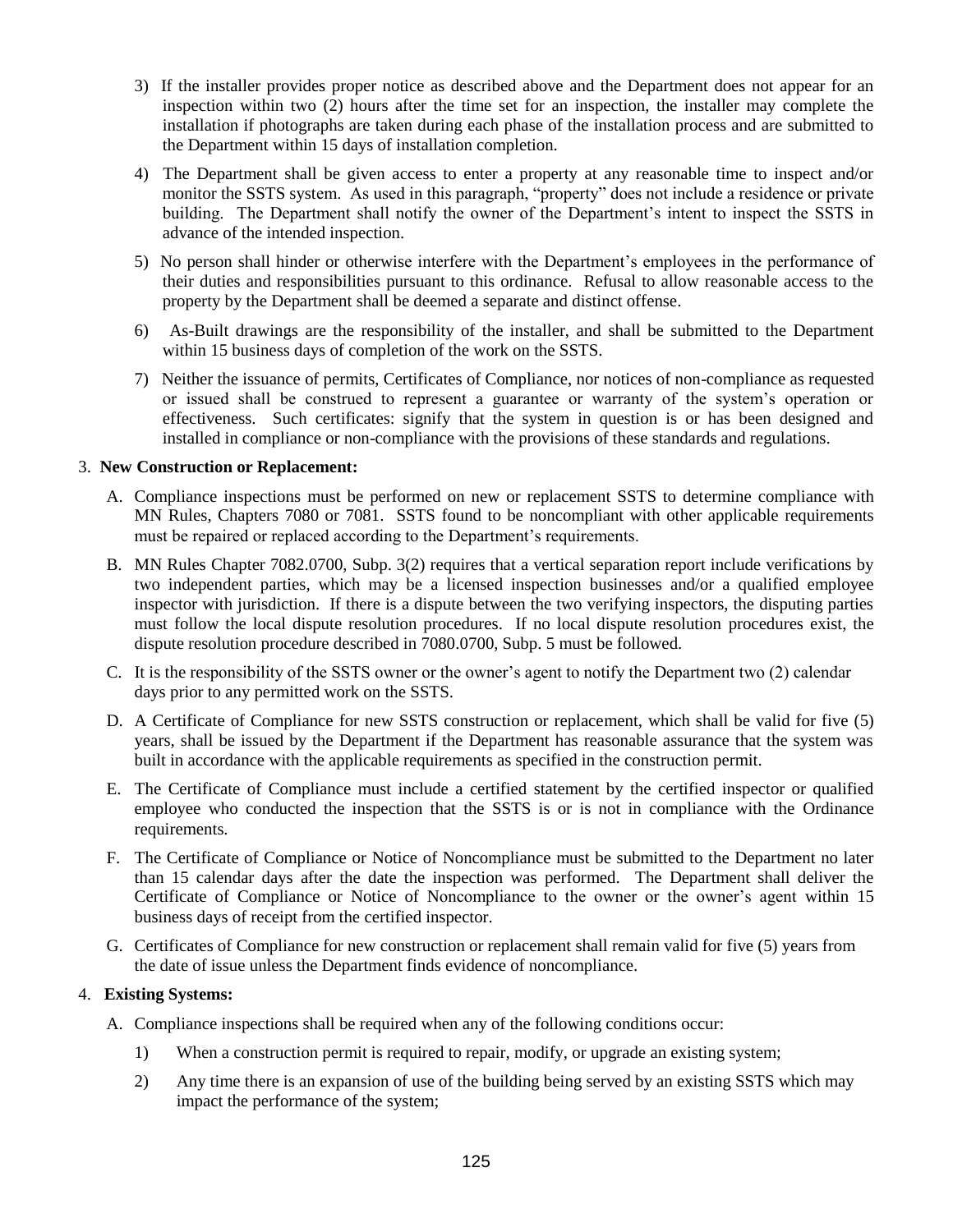- 3) Any time there is a change in use of the property being served by an existing SSTS which may impact the performance of the system;
- 4) At the time of property sale or transfer if the current owner does not have a valid Certificate of Compliance;
- 5) During systematic lake or area-wide SSTS surveys by the Department, and/or;
- 6) Anytime the Department deems appropriate such as upon receiving a complaint or other information of system malfunction or failure that would require enforcement action;
- 7) Before a building permit will be issued for an addition of a bedroom or bathroom.
- 8) Any sewage treatment system within the Shoreland Overlay District not meeting the requirements of this section must be upgraded, at a minimum, anytime a permit or variance of any type is required for any improvements on, or use of, the property.
- B. Compliance inspections of existing SSTS shall be reported on the inspection report forms provided by MPCA. The following conditions must be assessed, or verified:
	- 1) Water-tightness assessment of all treatment tanks including a leakage report;
	- 2) Vertical separation distance between the bottom of the soil treatment and dispersal system and the periodically saturated soil or bedrock including vertical separation verification report. As referenced in MPCA Rules Chapter 7080.172, the determination of the location of the periodically saturated soils must be done on unfrozen soils. Any compliance inspection triggered between October  $15<sup>th</sup>$  and April  $15<sup>th</sup>$  will have until the following June  $1<sup>st</sup>$  of that year to be completed.
	- 3) MN Rules, Chapter 7082.0700, Subp. 4,B (2) requires soil separation compliance assessments be completed by a licensed inspection business or a qualified employee inspector with jurisdiction. Compliance must either be determined by conducting new soil borings or by prior soil separation documentation made by two independent parties. If the soil separation has been determined by two independent parties, a subsequent determination is not required unless requested by the owner or the owner's agent. If there is a dispute between the two verifying inspectors, the disputing parties must follow the local dispute resolution procedures. If no local dispute resolution procedures exist, the dispute resolution procedure described in 7082.0700, Subp. 5 must be followed.
	- 4) Sewage backup, surface seepage, or surface discharge including a hydraulic function report;
	- 5) The requirements for the inspection reports in this section are described in MN Rules Chapter 7082, Part 7082.0700, Subp. 4(B).
- C. The certificate of compliance must include a certified statement by a qualified employee or licensed inspection business, indicating whether the SSTS is in compliance with the ordinance requirements. A construction permit application must be submitted to the Department if the required corrective action is not a minor repair.
- D. The certificate of compliance or notice of noncompliance must be submitted to the Department no later than fifteen (15) calendar days after the date the inspection was performed. The Department shall deliver the certificate of compliance or notice of noncompliance to the owner or the owner's agent within fifteen (15) business days of receipt from the licensed inspection business.
- E. SSTS on properties sold or transferred to new owners should be repaired, replaced, or upgraded as determined by a compliance inspection, records search, or other means acceptable to the Department that are conducted prior to ownership transfers. The determination of need to repair, replace, or upgrade should proceed in a manner that does not needlessly delay or otherwise interfere with the property sale transaction.
- F. The Department shall be given access to enter a property at any reasonable time to inspect and/or monitor the SSTS system. The Department shall notify the owner of the Department's intent to inspect the SSTS in advance of the intended inspection.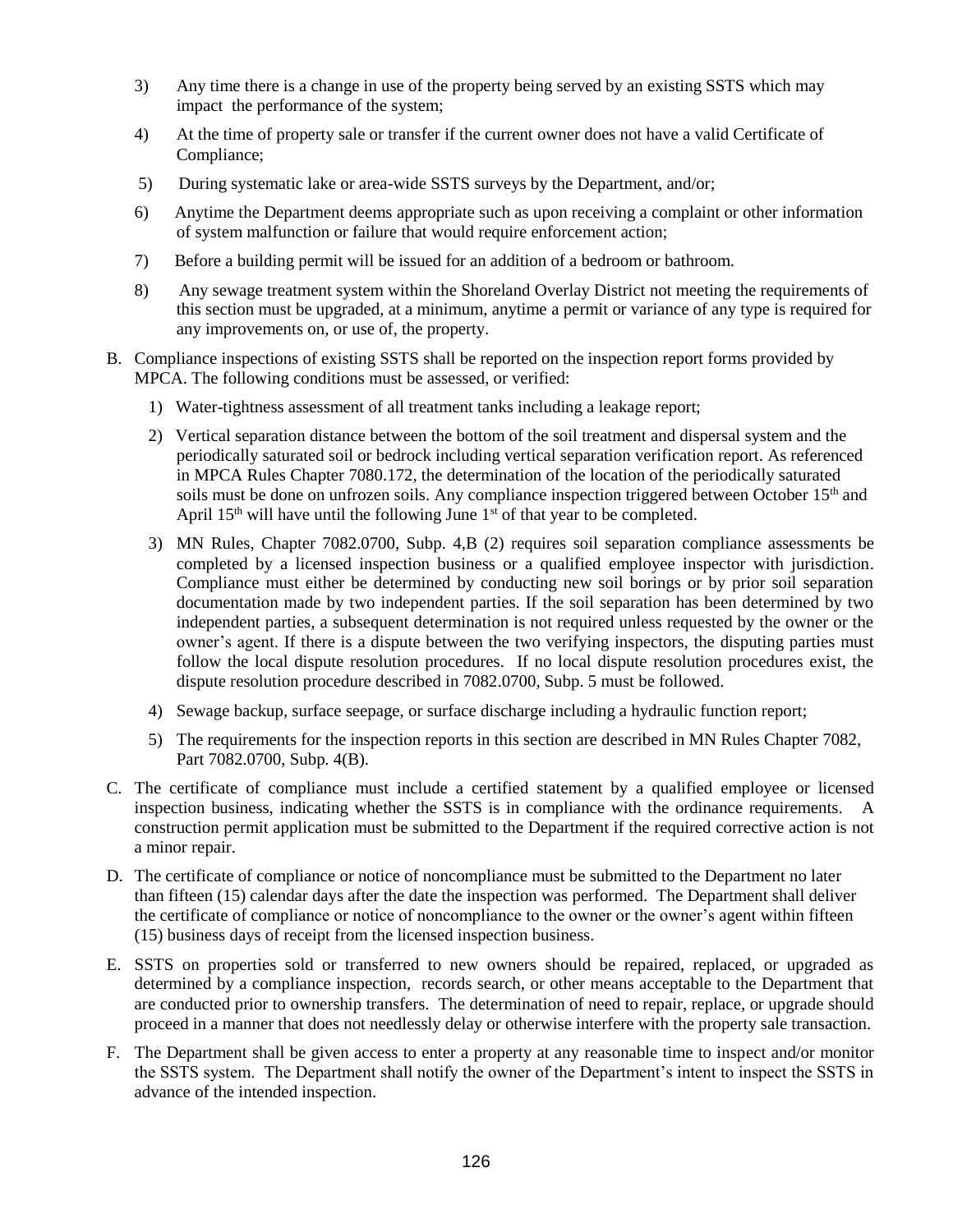## **SECTION 17: Non Compliant Systems**

A. Systems that have been determined to be non compliant and an imminent public health threat by county staff or a licensed septic inspector shall be made compliant within 10 months of the issuance of the notice of non compliance. Any system found to be non compliant due to failure to protect groundwater  $(Sec.10(2)(C))$  shall be subject to replacement within 12 months of the notice of non compliance.

# **SECTION 18: Transfer of Property**

 Property Transfer: The act of a party by which the title to property is conveyed from one party or entity to another. The sale and every other method, direct or indirect, of disposing or parting with property, or with an interest therein, or with the possession thereof, absolutely, or conditionally, voluntarily or individually, by or without judicial proceedings, as a conveyance, sale, mortgage, gift, or otherwise.

- 1. Before a conveyance of (a) land upon which a dwelling is located or (b) a tract of land upon which an SSTS is located the following requirements shall be met:
	- A. A Property Transfer Septic System Disclosure/Agreement form has been properly completed and presented including but not limited to a Certificate of Compliance if required and an agreement between the buyer and seller which indicated who is responsible for bringing the septic system into compliance.
	- B. Certificate of Compliance

 1. A Certificate of Compliance for new construction or replacement systems remain valid for five (5) years from the date of issuance unless the local unit of government finds evidence of noncompliance.

 2. A Certificate of Compliance for an existing system inspection is valid for three years from the date of issuance unless the local unit of government finds evidence of noncompliance.

- C. Whenever the property being conveyed requires an SSTS and does not have a system that complies with MN Rules Chapters 7080, 7081, or 7082 and this Ordinance, the property owner and prospective buyer must sign an agreement to install a complying system within 12 months of property transfer. A copy of the agreement shall be attached to the Property Transfer Septic System Disclosure/Agreement Form. *(See Property Transfer Septic System Disclosure/Agreement Form, appendix 1)*
- 2. The Property Transfer Septic System Disclosure/Agreement Form will not require that a Certificate of Compliance be completed if the following exists:
	- A. The affected tract of land is without buildings or contains no dwellings or other buildings with plumbing fixtures.
	- B. The transfer is a foreclosure, tax forfeiture, or court ordered.
	- C. The transfer does not require filing of a Certificate of Real Estate Value, as described in Minnesota Statutes, Section 272.115, subdivision 1.
	- D. The sale completes a contract for deed or purchase agreement entered into where a valid Certificate of Compliance was in place at signing or within 12 months after the date of contract signing. This subsection applies only to the original vendor and vendee on such a contract.
	- E. In any transfer where title is transferred to a spouse or ex- spouse, or at least one current living title holder retains title to the property, or is named as a trustee if the property is placed in trust.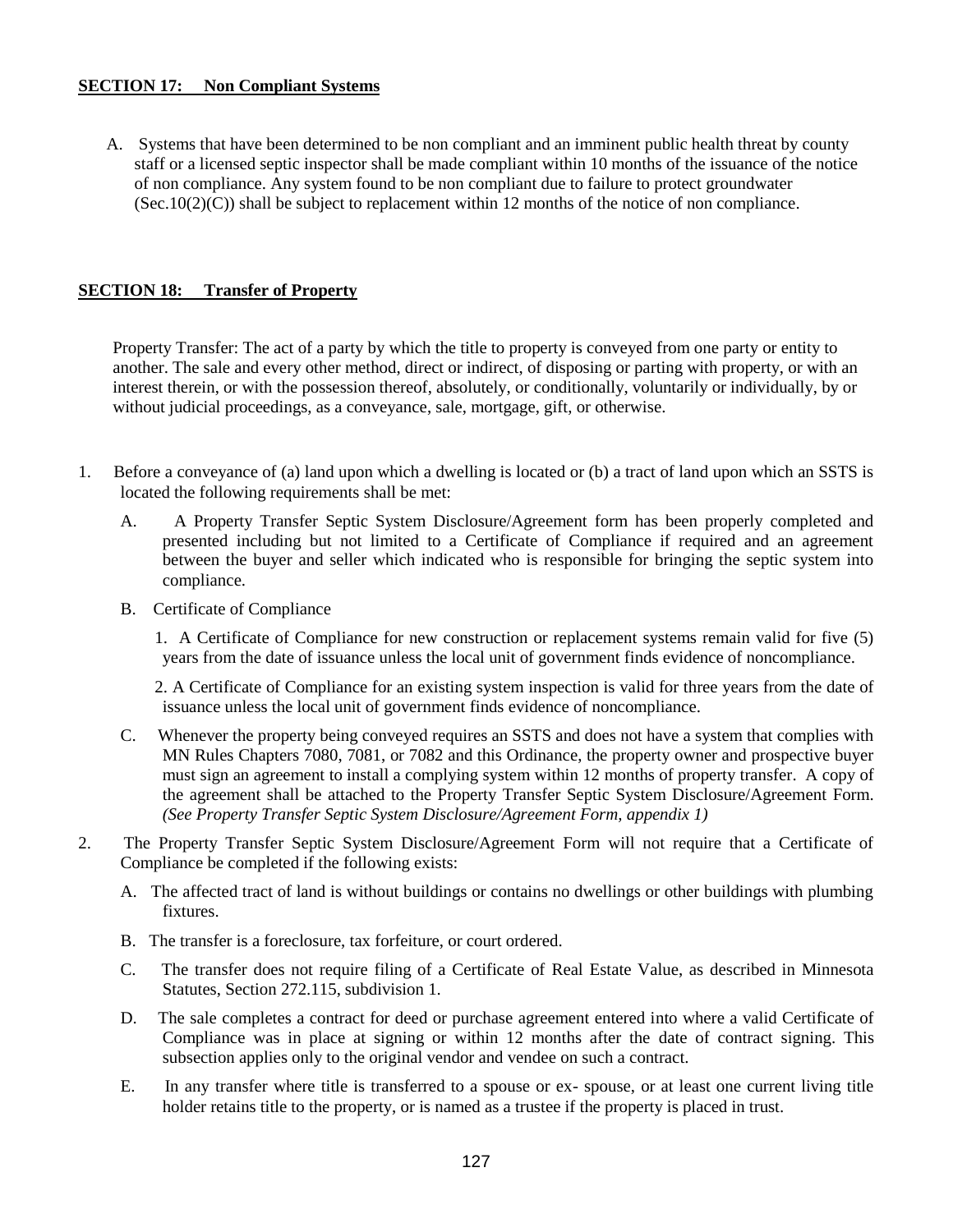- F. Any dwellings or other buildings that are connected exclusively to a municipal wastewater treatment system; any dwellings or other buildings that are located within the jurisdiction of a County approved agreement requiring exclusive connection to the wastewater treatment facility other than an individual sewage treatment system.
- G. The property about to be transacted does contain a septic system, however, the system has been disconnected from the plumbing in the house and the Watonwan County Land Management Office has been or will be contacted to complete an inspection to verify that. The septic system will either be properly abandoned or permit will be obtained if the septic system is to be reconnected to the house.
- 3. Neither the issuance of permits, certificates of compliance, nor notices of noncompliance as requested or issued shall be construed to represent a guarantee or warranty of the system's operation or effectiveness. Such certificates signify that the system in question is or has been designed and installed in compliance or noncompliance with the provisions of these standards and regulations.

# **SECTION 19: Enforcement**

## 1. **Violations**

- A. Cause to Issue a Notice of Violation. Any person, firm, agent, or corporation who violates any of the provisions of this SSTS Ordinance, or who fails, neglects, or refuses to comply with the provisions of this SSTS Ordinance, including violations of conditions and safeguards, or who knowingly makes any material false statement or knowing omission in any document required to be submitted under the provisions hereof, shall be guilty of a misdemeanor and upon conviction thereof, shall be punishable as defined by Minnesota State Statutes. Each day that a violation exists shall constitute a separate offense.
- B. Notice of Violation. The Department shall serve, in person or by mail, a notice of violation to any person determined to be violating provisions of this SSTS Ordinance. The notice of violation shall contain:
	- a) A statement documenting the findings of fact determined through observations, inspections, or investigations;
	- b) A list of specific violation(s) of this SSTS Ordinance;
	- c) Specific requirements for correction or removal of the specified violation(s);
	- d) A mandatory time schedule for correction, removal and compliance with this SSTS Ordinance.
- 2. **Cease and Desist Orders**: Cease and desist orders may be issued when the Department has probable cause that an activity regulated by this SSTS Ordinance is being or has been conducted without a permit or in violation of a permit. When work has been stopped by a cease and desist order, the work shall not resume until the reason for the work stoppage has been completely satisfied, any administrative fees paid, and the cease and desist order lifted.
- 3. **Prosecution**: In the event of a violation or threatened violation of this SSTS Ordinance, the County may, in addition to other remedies, initiate appropriate civil action or proceedings to prevent, prosecute, restrain, correct or abate such violations or threatened violations and the County Attorney shall have authority to commence such civil action. The Department and County Attorney may take such actions as may be necessary to enforce the provisions of this SSTS Ordinance.
- 4**. Fines**: Fines shall be paid within 30 days. If they are not, they may be assessed along with property taxes to the subject property.
- 5. **State Notification of Violation**: In accordance with state law, the Department shall notify the MPCA of any inspection, installation, design, construction, alteration or repair of an SSTS by a licensed/certified person or any septage removal by a licensed maintainer that is performed in violation of the provisions of this SSTS Ordinance.